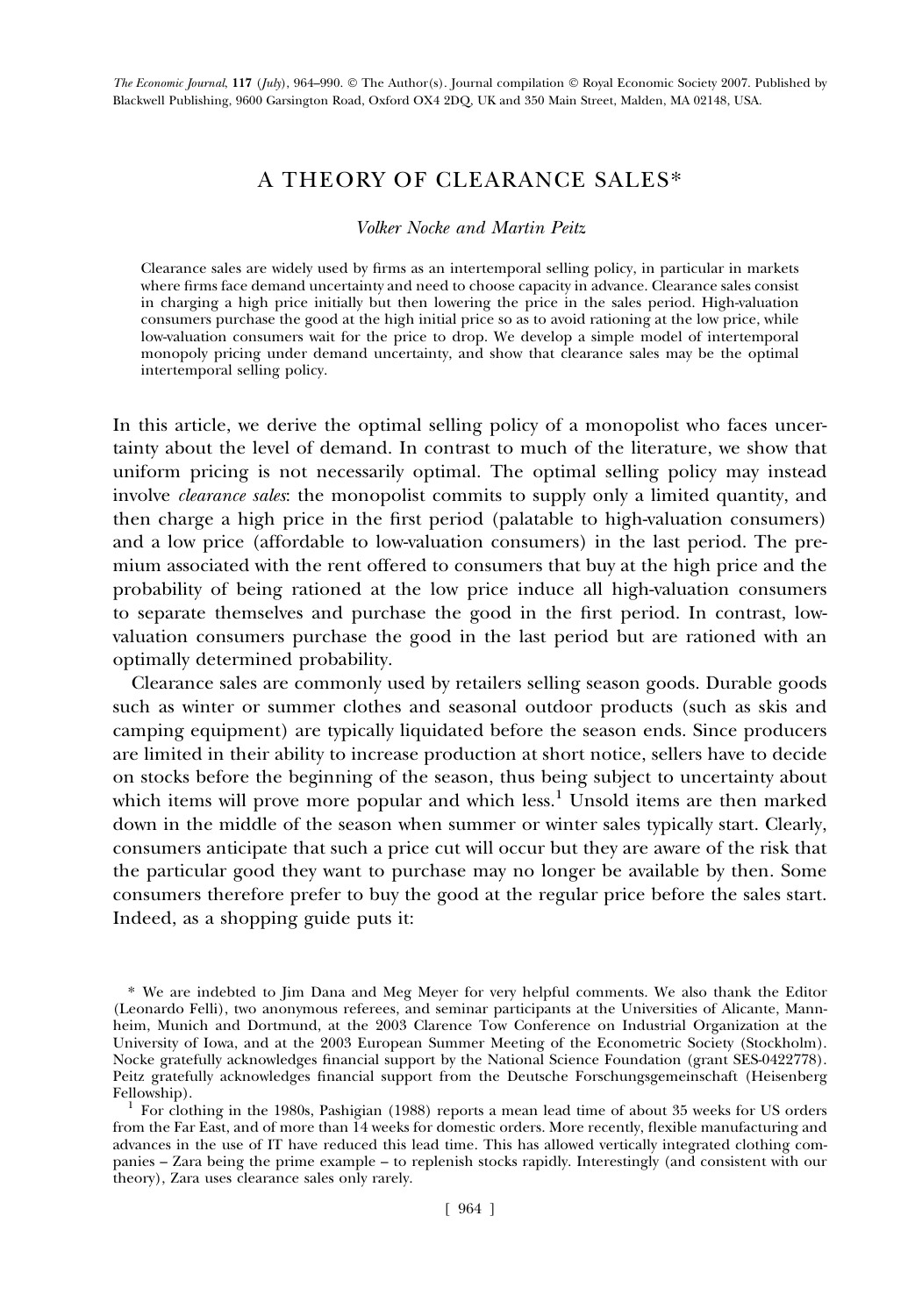-There are several things you can do to make shopping for clothes faster, easier and definitely more pleasant. [...] By purchasing at the beginning/middle of the season, you'll have more selections and also be able to purchase coordinates easily. If you [...] wait for end of season sales, you'll be limited [...] in your selection and you may not be able to find coordinates.' (AFE Cosmetics & Skincare Shopping Tips, http://www.cosmetics.com/ward2.htm, checked on May 5, 2005)

Hence, if a firm uses clearances sales, its customers face the trade-off between buying the good at a high price with certainty and waiting for a lower price but then facing the risk of being rationed.

The selling policies of many opera houses, theatres, and concert venues also involve some form of clearance sales (or 'priority pricing'): advance ticket sales at regular prices are complemented by lower-priced 'community rush tickets', 'day seats', or standby tickets. Similarly, holiday tour operators typically offer both regular and last-minute deals. Here, consumers waiting for last-minute holiday packages may not obtain the date, destination, or hotel of choice. In both types of examples, the right to consume a particular product at a given point in time is sold in advance and firms choose intertemporal pricing policies.<sup>2</sup> Firms face demand uncertainty and, well in advance of the date of the performance, they are no longer flexible to adjust capacity to demand.<sup>3</sup> For instance, singers and actors have long-term contractual obligations which do not allow them to give additional performances at short notice. Similarly, tour operators book a certain number of plane seats and hotel rooms well ahead of the beginning of the season, and renegotiation is costly.

Clearance sales have the following properties:

- $(i)$  the firm charges first a high price and later a lower price (as a discount or mark-down on the regular price), and
- $(ii)$  in the period of clearance sales, consumers are rationed with positive probability.

The two key features of the markets in which we observe clearance sales are:

- (1) the firm faces demand uncertainty, and
- (2) the firm has to choose a maximum quantity (capacity) in advance.

As we will show, both features are necessary for clearance sales to be optimal in our model.

We develop a simple model of monopoly pricing and capacity choice under demand uncertainty. There are two types of consumers (with high and low valuations, respectively), two demand states (a good and a bad state), and two periods in which the

 $3\text{ T}$  To the extent that firms are flexible to adjust capacity before the season starts, they may have an incentive to offer 'advance-purchase' or 'early-booker' discounts so as to induce some consumers to commit early.

<sup>&</sup>lt;sup>2</sup> A less obvious example of priority pricing concerns season tickets for sporting events (such as baseball or soccer) or cultural events (such as concerts or operas); see Ferguson (1994). While living in London the first author of this article often bought a season ticket for the famous BBC Promenade Concert Series at the Royal Albert Hall, London, knowing that he would attend only a small fraction of the more than seventy concerts. Although the season ticket was therefore more expensive than purchasing 'day seats' for those concerts he would actually attend, his rationale for buying the more expensive season ticket was to make sure that he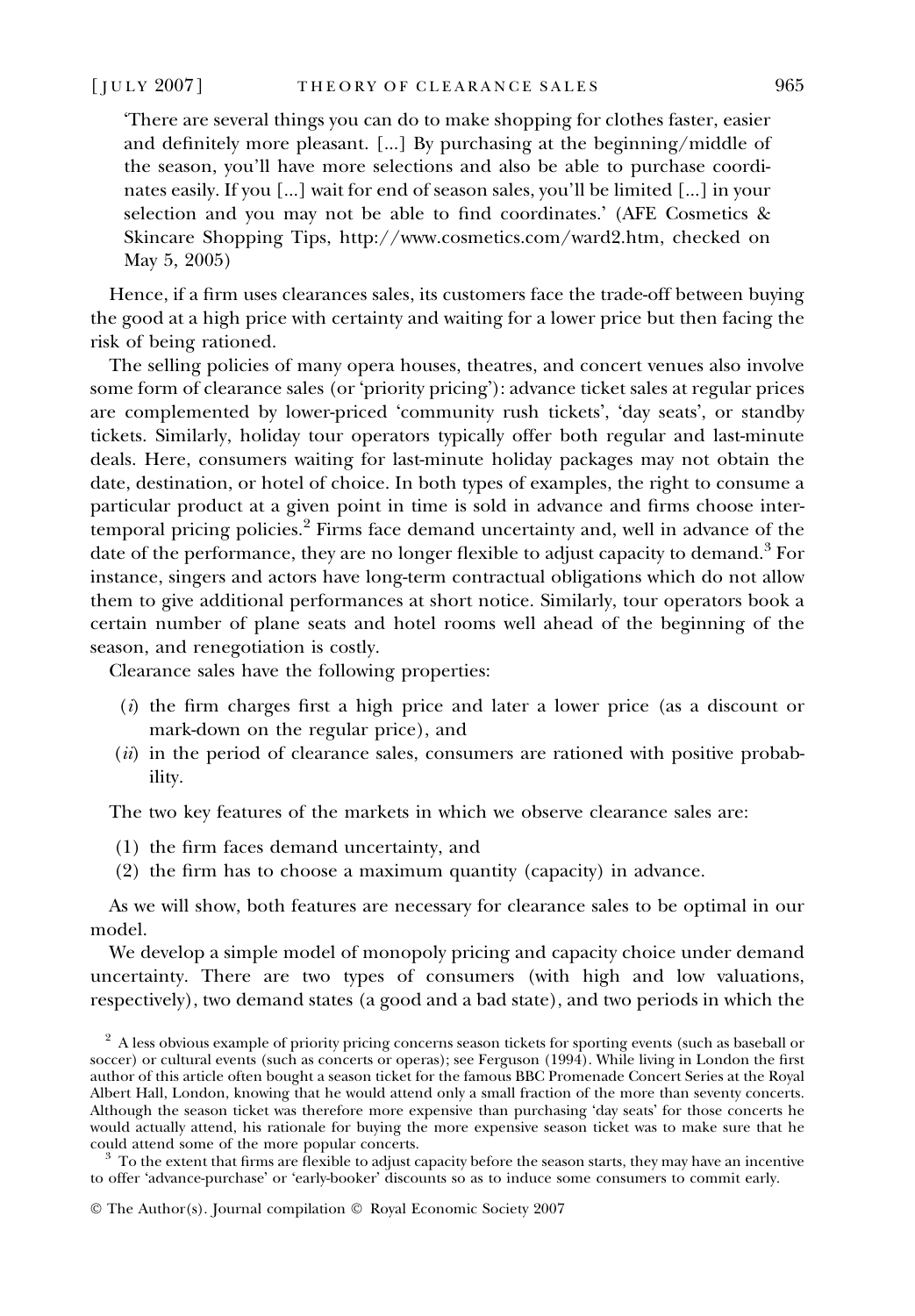monopolist may sell the good. Before the state of demand is realised, the monopolist has to choose the overall capacity (quantity ceiling) and a price path.<sup>4</sup> Then, consumers (all of whom want to buy only one unit of the good) learn their own willingness to pay, update their beliefs about the underlying state of the world, and decide when to buy the good. Consumers rationally anticipate the behaviour of other consumers, and thus the endogenous probabilities of rationing in each period.<sup>5</sup>

A uniform pricing policy consists in selling all units at the same price without rationing consumers. Under demand certainty, this would indeed be the monopolist's optimal selling policy. The key result of our article is that, under demand uncertainty, the monopolist may prefer a selling policy involving clearance sales: the monopolist charges a high first-period price and a low second-period price and chooses a capacity level that is less than the demand by high and low types in the good demand state. The low second-period price is chosen so as to extract all of the rents from the low-valuation consumers, while the high first-period price is chosen so as to make high valuation consumers just willing to purchase the good in the first period (rather than wait and be rationed with positive probability at the low second-period price). The clearance sales policy thus allows the monopolist to discriminate effectively between high and low types, and dominates uniform pricing if and only if the monopolist's optimal statecontingent price is high in the good demand state and low in the bad demand state. As we will discuss, the logic of clearance sales applies very generally – and thus extends well beyond our specific model – as long as the monopolist faces demand uncertainty and needs to commit in advance to capacity.

In our model, a second and stronger point can be made. A clearance sales policy can be compared not only to uniform pricing but also to other intertemporal pricing policies. In particular, a firm may want to set a low first-period price and a higher second-period price. Since all consumers prefer to purchase the good at the low initial price, the monopolist needs to ration demand at that price if she wants to make positive sales at the high second-period price and thus be able to discriminate between consumer types. We refer to such a selling policy as an *introductory offer* (or 'advancepurchase discount) policy, which consists in selling a limited quantity at a low price initially, and then raising price. Those consumers with high valuations who were rationed at the lower price may find it optimal to buy the good later at the higher price. While such a policy may perform better than uniform pricing, we show that introductory offers are never optimal in our model: the monopolist's optimal selling policy involves either uniform pricing or clearance sales.

To gain a better understanding of the logic underlying clearance sales, it is useful to consider the following three simple examples. Suppose there are two states of the world, a good demand state and a bad demand state, which occur with probabilities  $Pr(G)$  and  $Pr(B)$ , respectively. Consumers have unit demand and may have either a high or a low valuation for the good. High types have a valuation of 1, and low types a valuation of 1/3, independently of the demand state. The monopolist produces at zero cost and may set prices and capacities for two periods. In the case of

 $4$  Our results would be unaffected if pre-commitment to a future price were infeasible.

 $5$  If more than one 'consumer equilibrium' exists for a given path of announced prices, we confine attention to the equilibrium that maximises the monopolist's profit.

<sup>©</sup> The Author(s). Journal compilation © Royal Economic Society 2007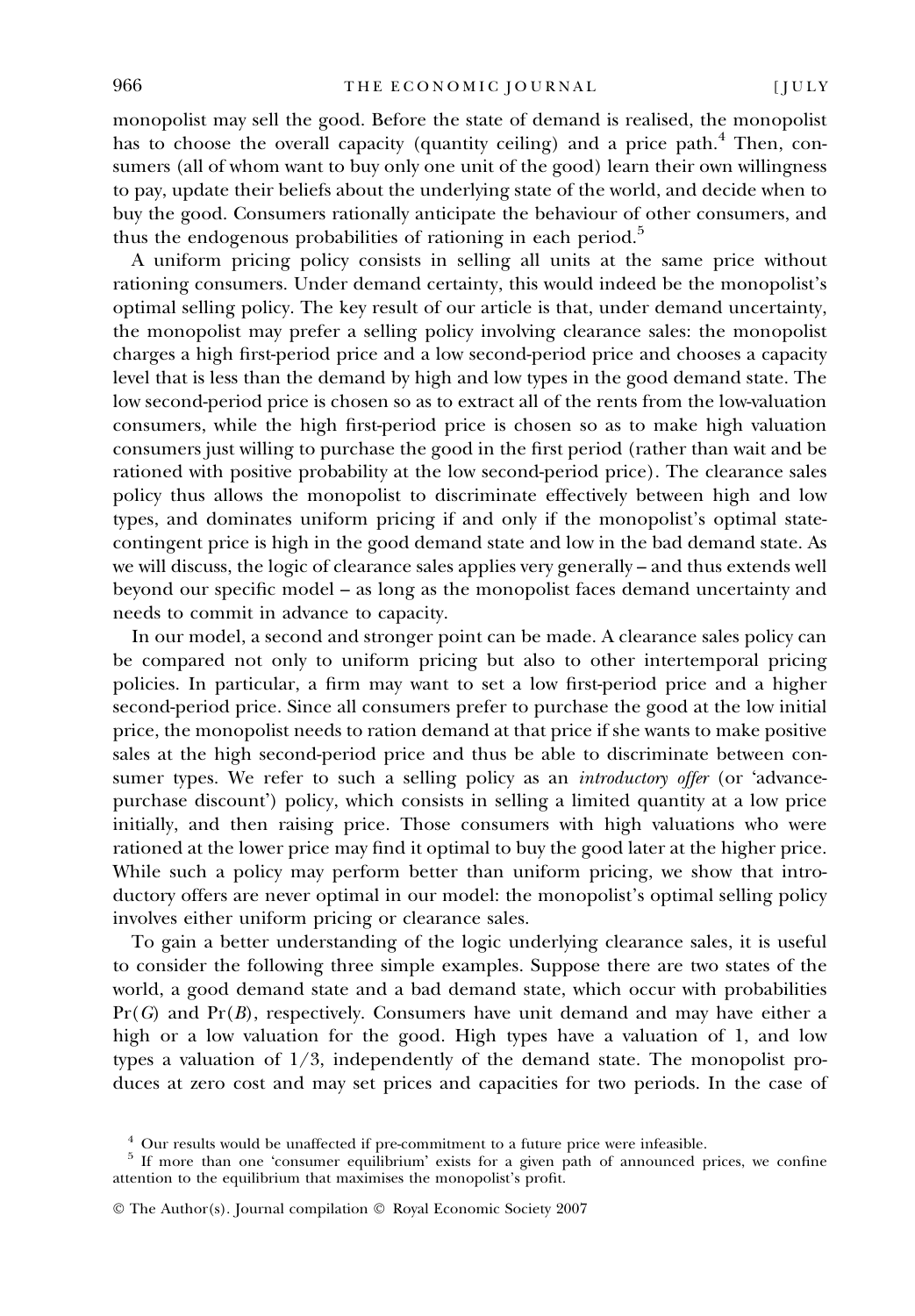excess demand in one period, consumers are rationed randomly. There is no discounting.

Example 1. In the good demand state, there is a mass 2 of high valuation consumers but no low types. In the bad demand state, there are no high types, and a mass 1 of low types. A consumer who learns that he has a high valuation can thus infer that the demand state must be good. The optimal selling policy is a clearance sale with a total capacity of (slightly less than) 2, a first-period price of 1 and a second-period price of 1/3. All high types will then purchase the good in the first period (anticipating that they would be rationed with probability one if they were to wait for clearance sales to occur in the second period), while all low types will purchase the good in the second period. This yields an expected profit of (almost)  $Pr(G) \times 2 + Pr(B) \times 1/3$ . It is straightforward to verify that this clearance sales policy dominates uniform pricing: a uniform price of 1 would yield a profit of only  $\Pr(G) \times 2,$  while a uniform price of  $1/3$ would yield an expected profit of only  $\Pr(G) \times 2/3 + \Pr(B) \times 1/3$ . The clearance sales policy also performs better than the best introductory offer policy, which involves a first-period capacity of 1, a first-period price of 1/3, and a second-period price of 1. This yields an expected profit of only  $Pr(G) \times 4/3 + Pr(B) \times 1/3$  since, in the good demand state, half of the high types are able to purchase the good at the low firstperiod price, while the remaining high types are rationed and purchase the good at the high second-period price. In this example, the monopolist can extract all of the surplus by using clearance sales. Such perfect price discrimination is, however, often infeasible.

Example 2. Suppose parameters are as in the first example, but suppose there is an additional mass 1/2 of low-type consumers in each demand state. The optimal selling policy is as in the first example, yielding an expected profit of  $\Pr(G) \times 2 + \Pr(B) \times 1/2.$ While some consumers with positive valuation do not purchase the good in the good demand state, this clearance sales policy effectively implements the optimal state-contingent pricing policy which involves a price of 1 in the good demand state, and a price of 1/3 in the bad demand state. Hence, as in the first example, the monopolist could not increase her profit further by learning the demand state in advance (before setting prices and capacity).

Example 3. Suppose parameters are as in the first example but suppose there is an additional mass 2 of low-type consumers in each demand state. By choosing the same clearance sales policy as in the previous examples, the monopolist would obtain an expected profit of  $Pr(G) \times 2 + Pr(B) \times 2/3$ . Alternatively, she may choose a clearance sales policy with a total capacity of 3, a first-period price of 2/3 and a second period price of 1/3. Here, the first-period price is less than the high type's valuation of 1 since by postponing the purchasing decision until the second period, a high type is not rationed with probability 1 but with probability 1/2. Expected profit is then  $Pr(G) \times (2 \times 2)$  $3 + 1 \times 1/3$  + Pr(B) $\times$ 3  $\times$  1/3 = Pr(G)  $\times$  5/3 + Pr(B)  $\times$  1. Hence, this clearance sales policy performs better than the first if and only if the bad demand state is sufficiently likely.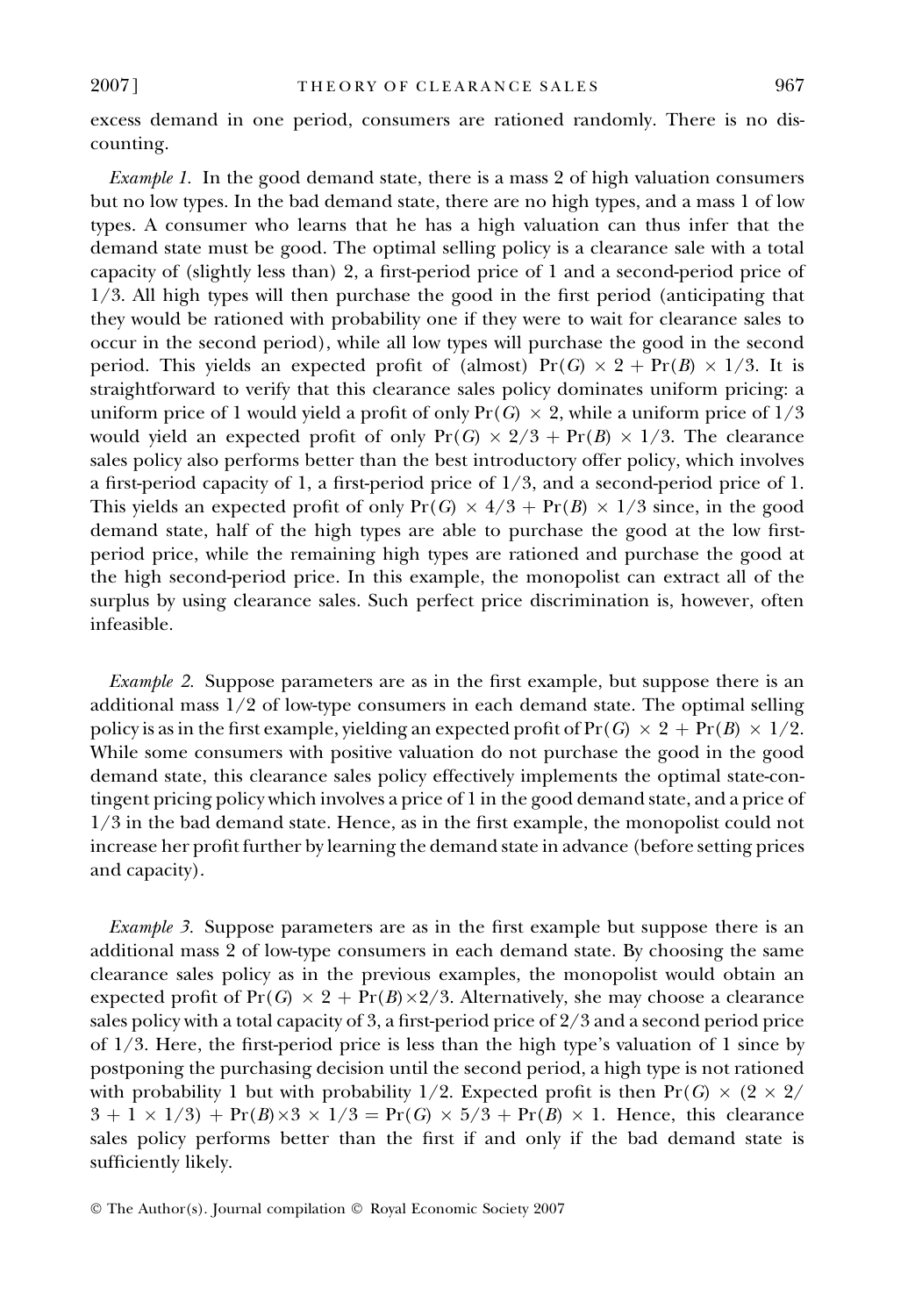The optimal clearance sales policy dominates uniform pricing: a uniform price of 1 yields an expected profit of  $Pr(G) \times 2$ , while a uniform price of  $1/3$  results in an expected profit of  $Pr(G) \times 4/3 + Pr(B) \times 1$ . Clearance sales also perform better than introductory offers. To see this, consider the best introductory offer policy, which consists in setting a first-period capacity of 3, a first-period price of 1/3, and a secondperiod price of 1. This policy results in an expected profit of  $\Pr(G) \times 3/2 + \Pr(B) \times 1.$ While this introductory offer policy may dominate uniform pricing, it is always dominated by a clearance sales policy (namely the one with an overall capacity of 3).

The profit comparison between the different selling policies seems in general rather complex as these policies differ not only in the expected prices the two consumer types have to pay but also in the quantities sold in the different demand states. Using insights from mechanism design theory, however, it can be reduced to a comparison of the implied probabilities of rationing high and low type consumers in the two demand states.

In all three examples, the optimal state-contingent price is equal to the valuation of the high type in the good demand state, and equal to the valuation of the low type in the bad demand state. In the optimal mechanism, high types should always obtain the good with probability 1, while low types should obtain the good with probability 1 in the bad demand state and with probability 0 in the good demand state. In the first two examples, the probabilities of rationing implied by the optimal clearance sales policy are the same as those implied by the optimal mechanism. Uniform pricing and introductory offer policies perform worse since the former implies that the low type's probability of rationing (either 0 under a low uniform price, or 1 under a high uniform price) is independent of the demand state, while the latter policy implies that low types obtain the good with positive probability even in the good demand state.

Matters are more complicated in the third example as the optimal clearance sales policy is not revenue equivalent to the optimal mechanism: while high types obtain the good with probability 1 in each demand state, low types are rationed with probability  $1/3$  in the bad demand state if the monopolist commits to a capacity of 2, or – if the monopolist chooses a capacity of 3 instead – they obtain the good with probability  $1/2$ even in the good demand state. Nevertheless, clearance sales perform better than other selling policies: the best introductory offer policy implies that the low types obtain the good with probability 3/4 in the good demand state (and is thus dominated by the clearance sales policy with capacity 3); the low uniform price performs even worse since it implies that the low types obtain the good with probability 1 even in the good demand state; finally, the high uniform price implies that the low types are rationed with probability 1 even in the bad demand state (and is thus dominated by the clearance sales policy with capacity 1).

In the main body of the article, we show that the intuition from these examples holds more generally: the optimal selling policy involves clearance sales if and only if the profit-maximising state-contingent price is high in the good demand state and low in the bad demand state. Otherwise, uniform pricing is optimal.

The article is organised as follows. In the following Section, we discuss the related literature. In Section 2, we present our model. In Section 3, we analyse the monopolist's optimal selling policy. First, we shortly consider the case of demand certainty and show that the optimal selling policy involves uniform pricing. Then, we turn to the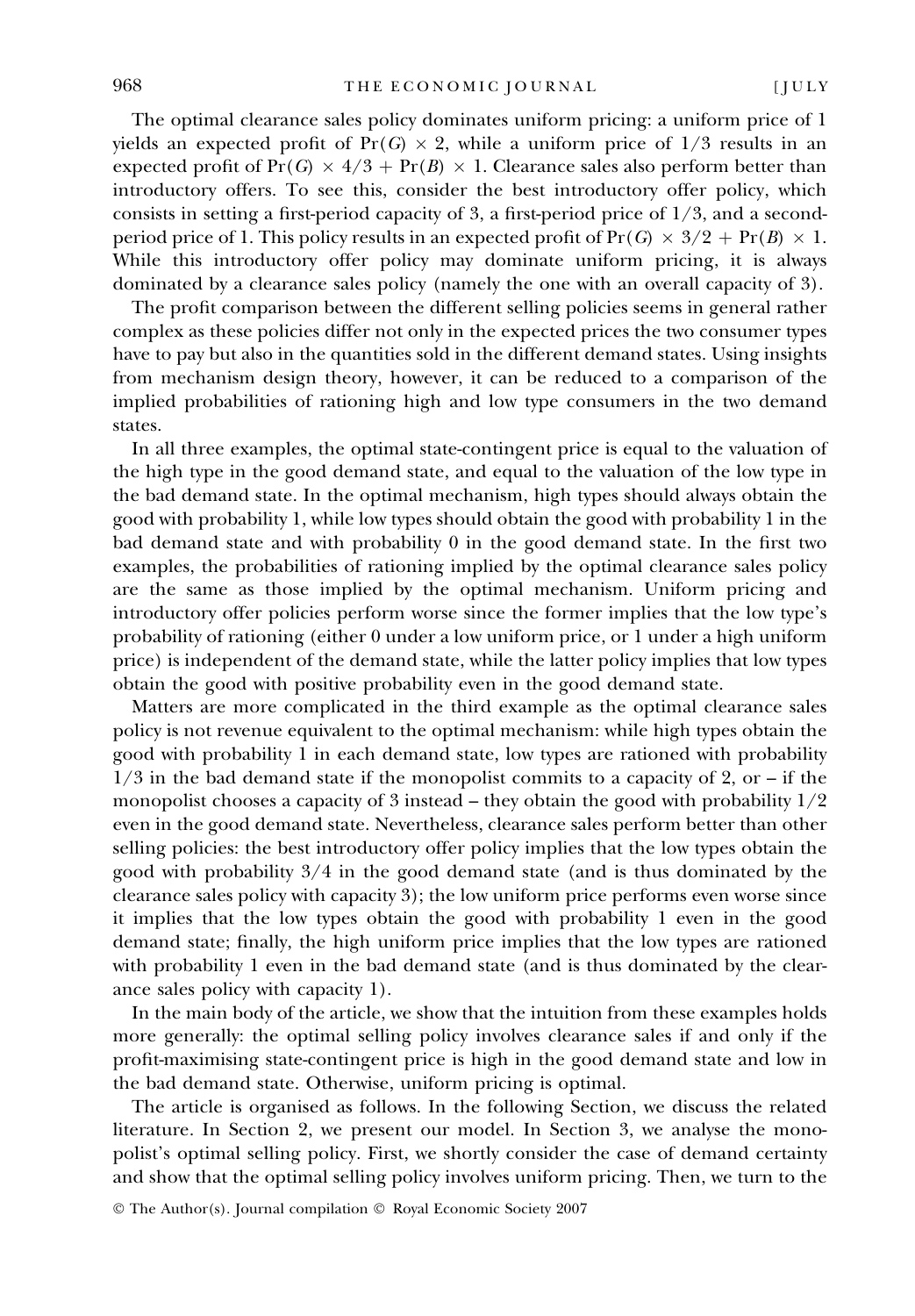main concern of this article, monopoly pricing under demand uncertainty, and show that the optimal selling policy involves either uniform pricing or clearance sales. In Section 4, we discuss our key assumptions and model extensions, and argue that clearance sales are likely to emerge in a number of more general settings. We conclude in Section 5.

## 1. Related Literature

The key result of our article is that a clearance sales policy – and hence a decreasing price path – may be optimal. By contrast, a general theme in the existing literature on intertemporal pricing is that uniform pricing is the profit-maximising selling policy. In a seminal paper on intertemporal pricing under demand certainty, Stokey (1979) has shown that a firm that can commit to a price path optimally sets a uniform price, provided all consumers share the same rate of time preference.<sup>6</sup> For a decreasing price path to obtain, high-valuation consumers must be more 'impatient' than low-valuation consumers.

Another strand of the literature on intertemporal pricing under demand certainty considers capacity constraints – and thus the possibility of rationing – as an additional tool of the monopolist's selling policy. Wilson (1988) analyses the problem of a monopolist who wants to sell q units of a good, each of which may carry a different price tag. When consumers arrive randomly, lower-priced units are sold first. Only when lower-priced units are no longer available, will (high-valuation) consumers purchase a higher-priced unit. If the monopolist chooses to sell at different prices, this selling policy can be interpreted as an introductory offer policy. Wilson shows that an introductory offer policy may be more profitable than uniform pricing (namely if and only if there exists a neighbourhood around  $q$  where the single-price revenue function is nonconcave in quantity). However, if the monopolist can choose the quantity  $q$  she wants to sell, and the marginal cost of production is non-increasing, then uniform pricing is always optimal. Ferguson (1994) introduces the possibility of clearance sales into (the intertemporal version of) Wilson's model, and shows that whenever uniform pricing is not optimal, the best clearance sales policy is revenue equivalent to the best introductory offer policy, for any given quantity  $q$ . Hence, the model is unable to explain why a monopolist may strictly prefer clearance sales over introductory offers. Moreover, the results by Wilson (1988) and Ferguson (1994) indicate that non-uniform pricing should be observed only if the single-price revenue function is non-concave in quantity and there are decreasing returns to scale in production. In the absence of demand uncertainty, the prevalence of clearance sales is therefore hard to explain.

Harris and Raviv (1981) consider a problem similar to Wilson's but assume that there is demand uncertainty. They allow for more general selling policies, including a 'priority pricing scheme (akin to clearance sales) where the monopolist announces a price schedule and buyers who announce a willingness to pay a higher price receive priority when the fixed capacity is allocated. Harris and Raviv show that priority pricing is an optimal policy for a monopolist who produces at constant marginal costs but faces a fixed and binding capacity constraint. However, if the monopolist can costlessly choose

<sup>6</sup> Our result on the optimality of clearance sales is robust to the introduction of discounting, see Section 4.

<sup>©</sup> The Author(s). Journal compilation © Royal Economic Society 2007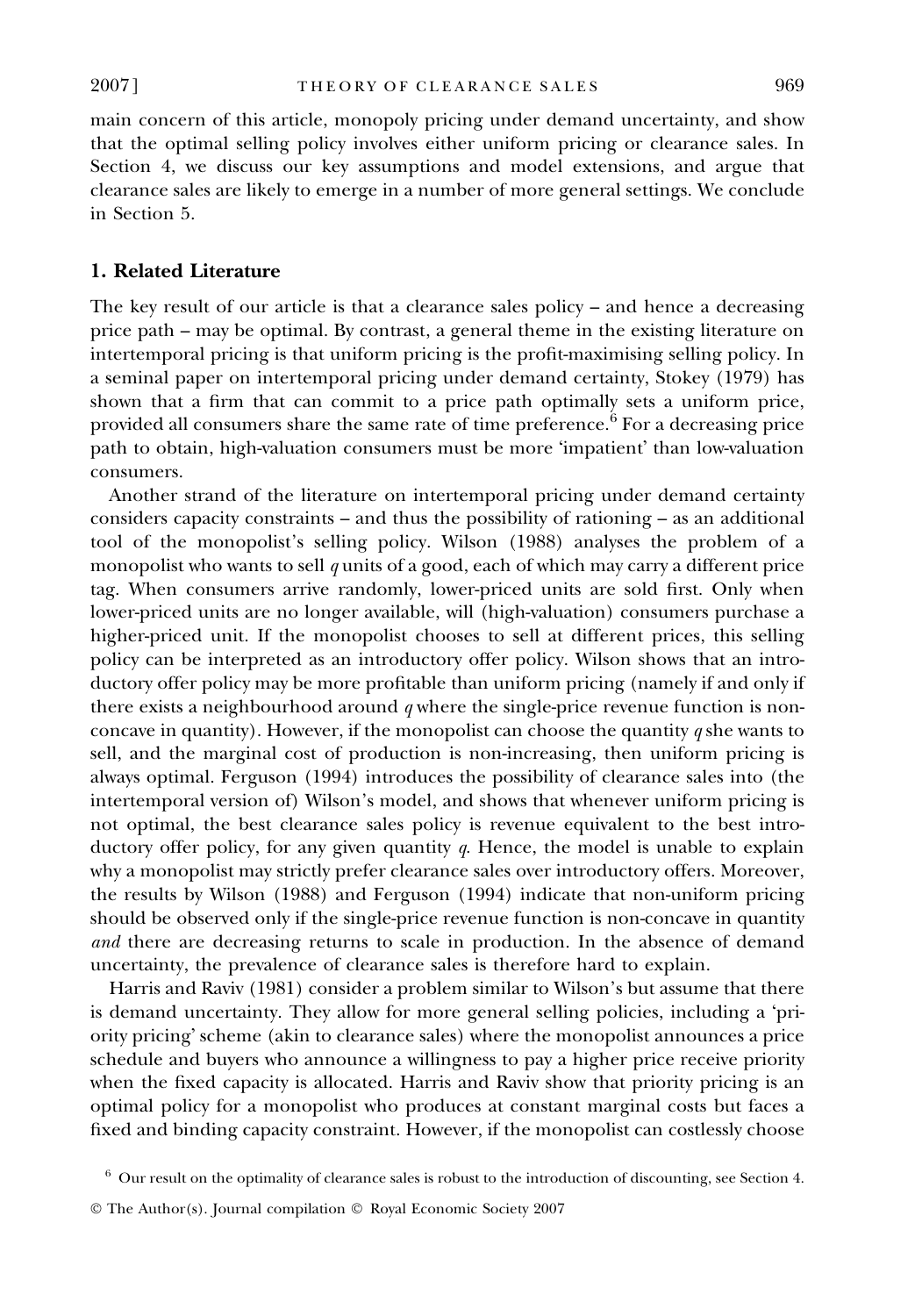capacity (and thus serve any demand at constant marginal cost), then uniform pricing dominates other pricing schemes (see also Riley and Zeckhauser, 1983). Harris and Raviv's result relies on a special kind of demand uncertainty: there are a finite number of (large) buyers with i.i.d. valuations. As the number of buyers increases, demand uncertainty vanishes in the limit, and the demand structure becomes a special case of that in Wilson (1988).

Courty (2003) considers a two-period model of ticket pricing, where consumers learn their valuations only after the first period. He shows that the monopolist optimally decides not to ration consumers, and – depending on the level of production costs – all sales are made either in the first period or in the second period. Hence, there is no intertemporal price discrimination.

The above-mentioned papers generate either uniform pricing or else rely on sunk costs (or decreasing returns to scale) to generate non-uniform pricing. The same is true for the literature on price dispersion in competitive markets (Prescott, 1975; Eden, 1990; Dana, 1998).<sup>7</sup> Closely related to our article, Dana (2001) introduces aggregate demand uncertainty into Wilson's (1988) model. He shows that even when the monopolist can produce any quantity at constant marginal cost, she may optimally attach a low price tag to a certain number of items and a high price tag to all other items. That is, introductory offers may dominate uniform pricing. Since lower-priced items are always sold first, however, Dana's model does not allow for clearance sales where some items are marked down after a certain period.

There are two classes of models that generate a decreasing price path. First, Lazear (1986) and Courty and Li (1999) analyse models of monopoly pricing under demand uncertainty and obtain a decreasing price path. In their models, however, consumers are myopic – they do not understand the intertemporal trade-off between buying early and late – and therefore purchase the good whenever the current price is less than their valuation. To the extent that real-world consumers are aware that the firm will mark down all unsold items at a later point in time, these models do not explain clearance sales.

Second, a decreasing price path obtains as an equilibrium outcome in the literature on durable goods pricing by a monopolist who is unable to commit to future prices (Bulow, 1982; Stokey, 1979).<sup>8</sup> However, consumers are never rationed, and so this literature, while generating a decreasing price path, cannot explain clearance sales. Moreover, in the durable goods problem, the monopolist would gain if she could commit to a uniform price. It is worth noting that while in the durable goods literature commitment (to future prices) leads to uniform pricing, in our setup commitment (to total capacity) leads to a decreasing price path rather than uniform pricing. Hence, a decreasing price path is not necessarily an indication of a Coasian commitment

 $<sup>7</sup>$  Dana (1999b) extends the Prescott model of price dispersion to monopoly and imperfect competition.</sup> Gale and Holmes (1993) consider a capacity-constrained monopolist selling two substitute products, a 'peak' and an 'off-peak' flight. They show that introductory offers (or advance-purchase discounts) are optimal. See also Dana (1999*a*) and Gale and Holmes (1992).<br><sup>8</sup> In such a setting the possibility of capacity commitment would reduce the price commitment problem of

the firm (Kahn, 1986). Furthermore, as Denicolo and Garella (1999) have shown, introductory offers are a useful strategy if the monopolist lacks commitment power beyond the first period but can ration demand in the first period as in Wilson (1988).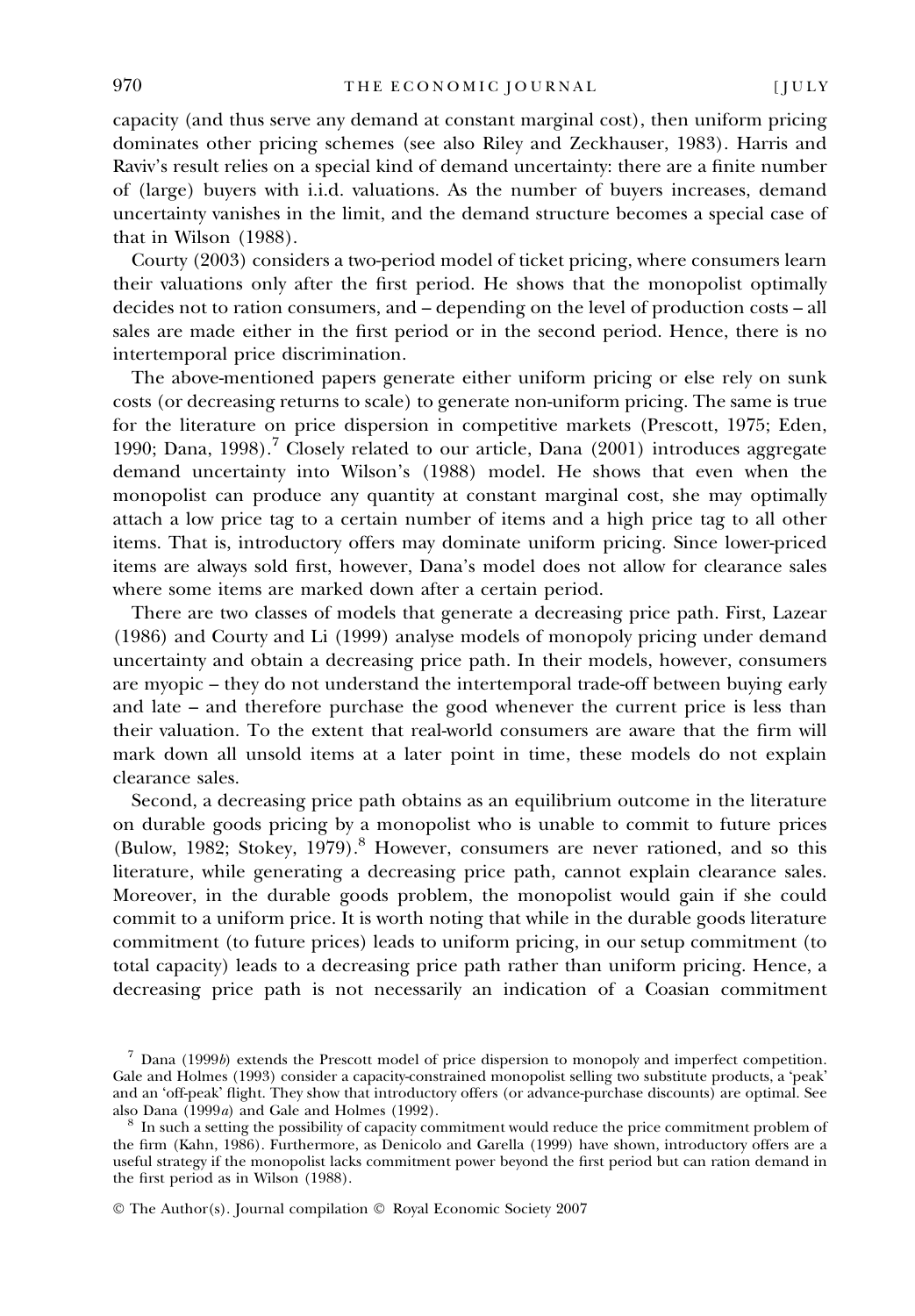problem; rather, it may be the optimal selling policy of a monopolist who is able to commit to capacity in a world with rational, forward-looking consumers.<sup>9</sup>

# 2. The Model

We consider a monopolist who sells a homogeneous product over two periods. $^{10}$  As in the example of concert tickets and the like, consumption takes place (simultaneously) after period 2. Hence, the time of purchase does not directly affect consumers' utility, and so there is no discounting. More generally, consumers view one unit of the good in period 1 as a perfect substitute for one unit of the good in period 2. That is, we may also think of consumers consuming the good immediately after purchase, provided their discount rate is zero. (As we will discuss in Section 4, our main insights continue to hold with discounting.)

There is a mass M of potential consumers with unit demand. Demand is random and can be in either one of two states  $\sigma \in \{G, B\}$ : a good demand state, G, and a bad demand state, B, which occur with probabilities  $Pr(G) = \rho$  and  $Pr(B) = 1 - \rho$ , respectively. In each demand state, each consumer gets a random draw of his willingness to pay. Consumers can have a high valuation or a low valuation for the good. Moreover, some consumers may not value the good at all; we call such consumers 'null types'. High types are denoted by  $H$ , low types by  $L$ , null types by  $\emptyset$ , and the generic consumer type by  $\theta \in \{H, L, \phi\}$ . In demand state  $\sigma$ , the probability that a consumer's type is  $\theta$  is given by  $m(\theta|\sigma)/M$ . Here,  $m(\theta|\sigma)$  denotes the mass of consumers of type  $\theta$  in state  $\sigma$ . We assume that the distribution of consumer valuations in the good state firstorder stochastically dominates that in the bad state. Specifically, there are (weakly) more high types in the good than in the bad state,

$$
m(H|G) \ge m(H|B),
$$

and the total mass of consumers with positive valuation is at least as large in the good as in the bad state:

$$
m(H|G) + m(L|G) \ge m(H|B) + m(L|B).
$$

Also, we require that  $m(L|\sigma) > 0$  for  $\sigma \in \{G, B\}.$ 

Conditional on buying one unit of the product at price  $p$ , a consumer of type  $\theta$  has (indirect) utility  $v(\theta) - p$ , where  $v(\theta)$  is the consumer's willingness to pay. High types have a higher willingness to pay than low types,  $v(H) > v(L)$ . The valuation of a null type is equal to zero,  $v(\emptyset) = 0.11$  We normalise the willingness to pay of the high type  $\lim_{x \to a}$  both demand states) to 1, and so the willingness to pay of the low type satisfies  $v(L) \in (0,1)$ .

<sup>9</sup> There are also a number of papers on cyclical pricing in a durable goods environment in which in each period new consumers arrive. For instance, Conlisk et al. (1984) consider a model with high and low valuation consumers where consumers stay in the market until they purchase the good. In equilibrium, the monopolist periodically sets a lower price to clear out low-valuation consumers. See also Sobel (1984, 1991) and Board

 $(2005)$ . The As we will discuss in Section 4, our analysis would remain unchanged if the monopolist could sell in more than two periods.

 $11$  Clearly, null types will never purchase the good. We introduce the construct of a null type for technical reasons so as to be able to use Bayesian updating; see footnote 14.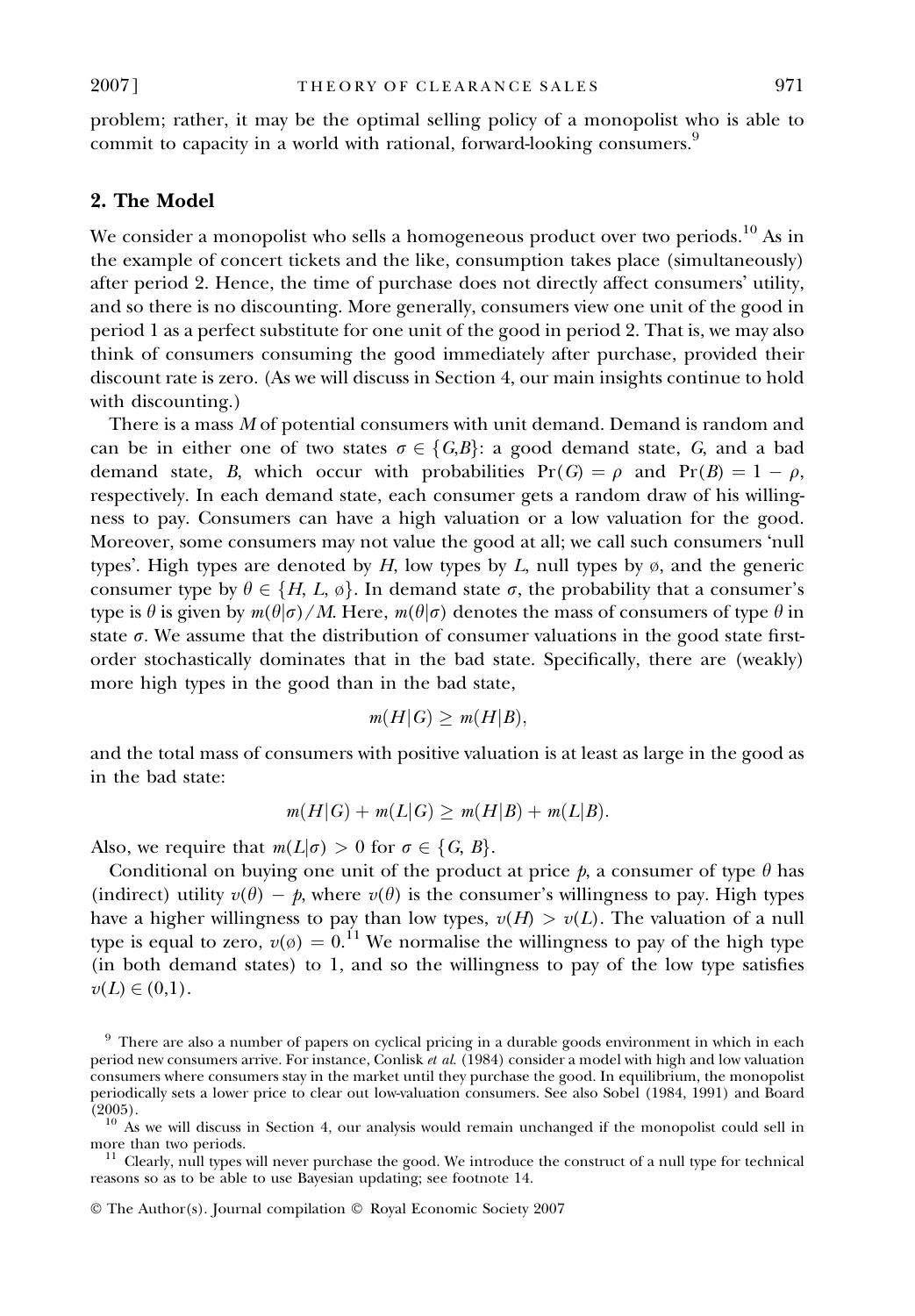Before making his purchasing decision, each consumer observes a signal s about the underlying aggregate demand state. In this article, we focus on the information structure, where each consumer only observes his own valuation, i.e.,  $s = v(\theta)$ , and updates his beliefs about the demand state  $\sigma$  using Bayes' rule. The alternative information structure, where each consumer directly observes the true state of demand, i.e.,  $s = \sigma \in \{G, B\}$ , is analysed in our discussion paper, Nocke and Peitz (2004); see Section 4 for a brief discussion.

The monopolist can produce any amount of the homogeneous good at constant marginal cost c. Without loss of generality, we set  $c = 0$ . The monopolist can sell the product over two periods,  $t = 1,2$ . Before the demand state is realised,

- (*i*) she sets prices  $p_1$  and  $p_2$  for periods 1 and 2, respectively;
- (ii) she chooses a capacity k (which is the maximum quantity the monopolist may be able to sell over the two periods); and
- (iii) to allow for introductory offers, she is able to commit not to sell more than a certain fraction of this capacity (namely,  $k_1 \leq k$  units) in  $t = 1$ .

Motivated by the real-world cases discussed in the introduction, we thus assume that prices and capacities cannot be conditioned on the realisation of the demand state.<sup>12</sup> For simplicity, we assume that there are no capacity costs. (As we discuss in Section 4, our main insights hold for any positive and constant unit cost of capacity.)

Depending on the intertemporal profile of prices, we can distinguish between three different types of selling policies:

Uniform pricing. The monopolist sets prices such that, with probability 1, all items are sold at the same price. In particular, setting the same price in both periods,  $p_1 = p_2$ , is a uniform pricing policy.

*Introductory offers.* The monopolist sets a lower price in the first period,  $p_1 < p_2$ , and some units are sold in each period with positive probability (that is, in at least one demand state).

*Clearance sales.* The monopolist sets a lower price in the second period,  $p_1 > p_2$ , and some units are sold in each period with positive probability (that is, in at least one demand state).

Since consumers clearly prefer to purchase the good at the lowest possible price, an introductory offer policy must have the property that first-period capacity  $k_1$  is binding in at least one demand state (otherwise all units would be sold at the low price in the first period). Similarly, a clearance sales policy must have the property that total capacity  $k$  is binding with positive probability (otherwise, all consumers would always prefer to buy the good at the low price in the second period).

Since the monopolist can commit to capacities, consumers may be rationed in period 1, period 2, or both periods. Following Dana (2001), we assume that rationing is

 $12$  There are a number of other papers on price discrimination, including Dana (2001), where firms have to commit to prices before demand uncertainty is resolved; see Stole (2001) for a survey.

<sup>©</sup> The Author(s). Journal compilation © Royal Economic Society 2007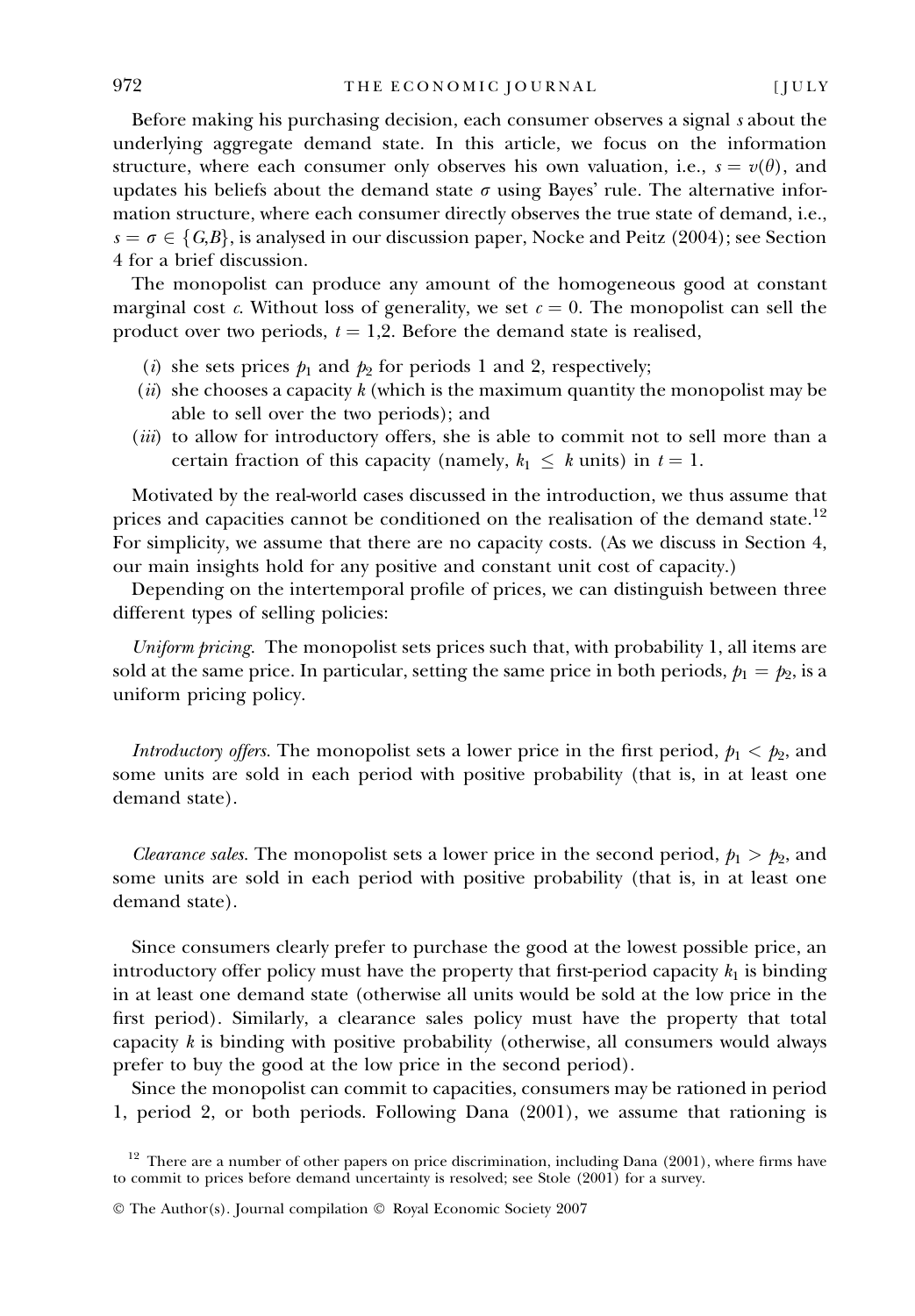proportional (or random). Under the proportional rationing rule (Beckmann, 1965; Davidson and Deneckere, 1986), each consumer who is willing to purchase the good has the same probability of obtaining the good. That is, if a mass  $m$  of consumers demand the good, but only a quantity  $k < m$  is available, then each consumer – independently of his type – is served with probability  $k/m$ . Note that this rationing rule is consistent with a queuing model, where consumers arrive in random order, and consumers who arrive first are served first.

Observing the monopolist's policy  $(p_1, p_2, k_1, k)$  and their (private) signals about the demand state  $\sigma$ , consumers make their purchasing decisions. For any ( $p_1$ ,  $p_2$ ,  $k_1$ , k) and distribution of signals, consumers thus play an anonymous game with discrete actions. A consumer equilibrium is a (Bayesian) Nash equilibrium of this (sub-)game. For  $p_1\leq p_2$ , consumers have a (weakly) dominant strategy: 'demand the good in the first period if and only if your willingness to pay is equal to or higher than  $p_1$ ; if you are rationed in the first period, demand the good in the second period, provided your valuation is at least  $p_2$ <sup>'</sup>. Moreover, any consumer equilibrium is revenue equivalent for the monopolist. In contrast, if the monopolist chooses a clearance sales policy (and so  $p_1 > p_2$ ), a consumer may not have a dominant strategy. The only reason why consumers may be willing to buy the good at the higher price in the first period is that they expect to be rationed with a higher probability at the lower price in the second period. However, if consumers expect that more consumers postpone their purchase until  $t = 2$ , they expect a lower probability of rationing in the second period (as the monopolist will sell all unsold units in the second period), and hence buying in the second period becomes more attractive. This may give rise to the existence of multiple consumer equilibria with different revenues. The best consumer equilibrium from the monopolist's point of view (and the worst from the consumers' point of view) is the one that maximises sales at the high price (in  $t = 1$ ).

The monopolist optimally chooses her policy  $(p_1, p_2, k_1, k)$  assuming that, in each subgame, consumers' purchasing decisions form a (Bayesian) Nash equilibrium. To obtain a unique solution, we select, for each (clearance sales) policy of the monopolist, the best consumer equilibrium from the monopolist's point of view.

## 3. The Optimal Selling Policy

## 3.1. Pricing Under Demand Certainty

To understand the role of demand uncertainty for non-uniform pricing, we first consider the case of demand certainty. Suppose there are no demand shocks, i.e.,  $m(\theta|\sigma)$  is independent of the state of demand  $\sigma$ . To simplify notation, we write the mass of consumer type  $\theta$  as  $m(\theta)$ .

An immediate observation is that we can think of each consumer as choosing between four strategies:

- (i) -don't buy;
- (*ii*) 'buy in period 1 at price  $p_1$ ; if rationed, don't buy in period 2',
- (*iii*) 'buy in period 1 at price  $p_1$ ; if rationed, buy in period 2 at price  $p_2$ ', and
- (*iv*) 'don't buy in period 1, but buy in period 2 at price  $p_2$ '.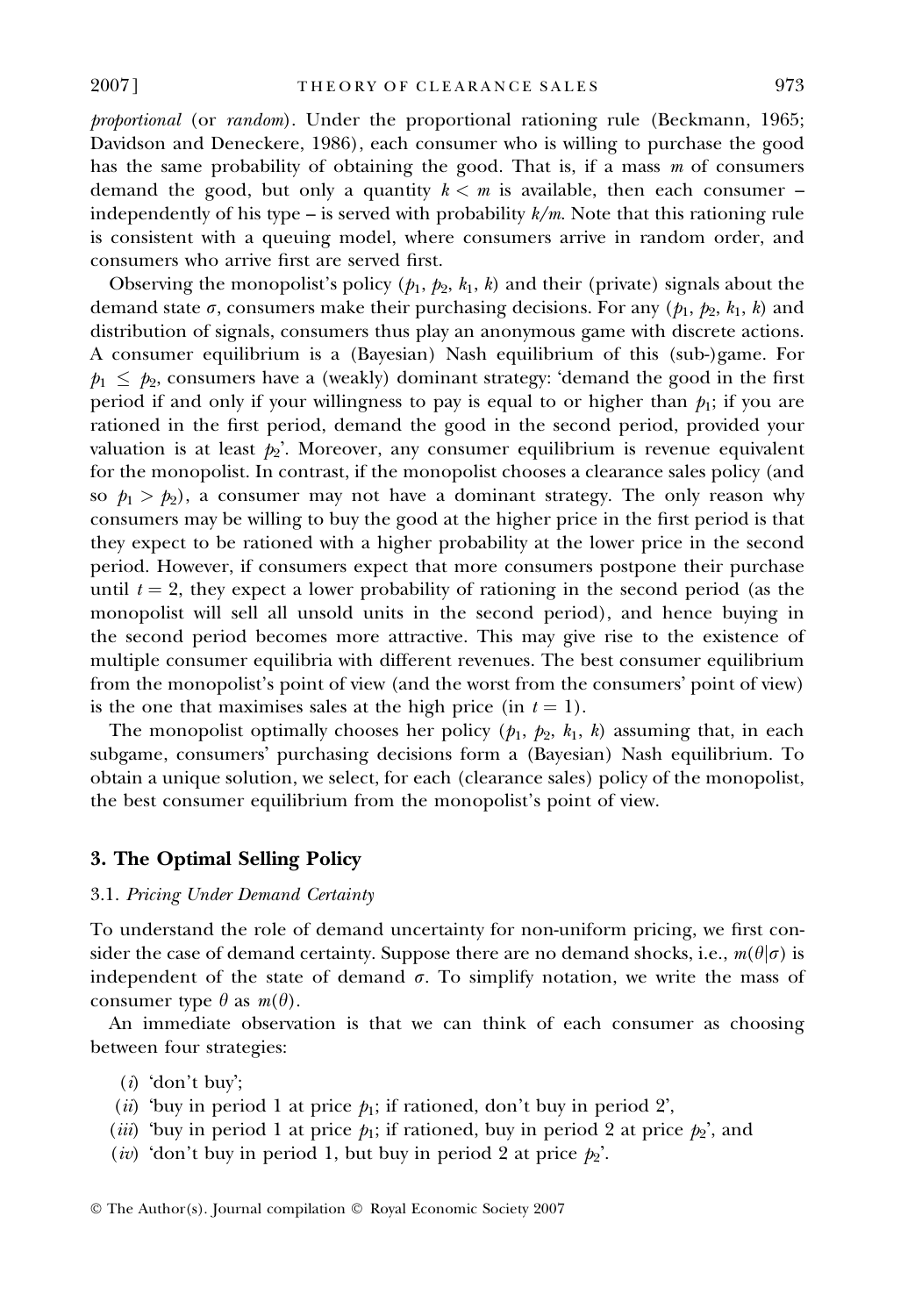For any announced selling policy, the consumer's choice problem is therefore essentially static. Any selling policy  $(p_1, p_2, k_1, k)$  considered in this article, including uniform pricing, introductory offers, and clearance sales, induces a probability  $R(\theta)$ at which a consumer of type  $\theta$  obtains the good in one of the two periods and an (expected) price  $P(\theta)$  conditional on obtaining the good.<sup>13</sup>

It will prove helpful to consider the monopolist's problem from a mechanism design perspective. Since a consumer cannot be forced to make a payment unless he receives the good, we restrict attention to direct-revelation mechanisms that consist of probabilities of receiving the good,  $R(H)$  and  $R(L)$ , and prices conditional on obtaining the good,  $P(H)$  and  $P(L)$ . We will show that, under demand certainty, the solution to the mechanism design problem can be implemented by at least one of the three selling policies. That is, any optimal selling policy implements the solution to the mechanism design problem.

Formally, the monopolist's design problem can be written as

$$
\max_{R(H), R(L), P(H), P(L)} m(H)R(H)P(H) + m(L)R(L)P(L),
$$

subject to the incentive (IC<sub>0</sub>) and individual rationality (IR<sub>0</sub>) constraints for each type  $\theta$ . The individual rationality constraint (IR<sub> $\theta$ </sub>) reflects the fact that, for each selling policy, a consumer can choose to not buy the good and thus not make any payment.

Since the standard single-crossing property is satisfied, it is well known that the solution to such a problem satisfies the  $(IC_H)$  and  $(IR_L)$  constraints with equality, while the (IC<sub>L</sub>) and (IR<sub>H</sub>) constraints are nonbinding. Using the binding (IC<sub>H</sub>) and (IR<sub>L</sub>) constraints, we can rewrite the monopolist's design problem purely in terms of the two probabilities  $R(H)$  and  $R(L)$ :

$$
\max_{R(H),R(L)} m(H)R(H) + \{[m(H) + m(L)]v(L) - m(H)\}R(L).
$$

The solution to this problem is  $R(H) = 1$ , and

$$
R(L) = \begin{cases} 1 & \text{if } v(L) > m(H) / [m(H) + m(L)] \\ 0 & \text{otherwise.} \end{cases}
$$

If the valuation of low types is sufficiently small,  $[m(H) + m(L)]\nu(L) \leq m(H)$ , the solution to the mechanism design problem can be implemented by the uniform price  $p = 1$ , and so only the high-valuation consumers obtain the good. Otherwise, if  $[m(H) + m(L)]v(L) \geq m(H)$ , the uniform price  $p = v(L)$  implements the optimum: all consumers with positive valuation obtain the good with probability 1. We summarise our result in the following proposition.

<sup>&</sup>lt;sup>13</sup> To see this, let  $r_t$  denote the probability at which consumers are rationed in period t. If the consumer chooses 'don't buy', then  $R(\theta) = 0$ ; if he chooses 'buy in period 1 at price  $p_1$ ; if rationed, don't buy in period 2', then  $R(\theta) = 1 - r_1$  and  $P(\theta) = p_1$ ; if he chooses 'buy in period 1 at price  $p_1$ ; if rationed, buy in period 2 at price  $p_2$ ', then  $R(\theta) = 1 - r_1r_2$  and  $P(\theta) = [(1 - r_1)p_1 + r_1(1 - r_2)p_2]/(1 - r_1r_2)$ ; and if he chooses 'don't buy in period 1, but buy in period 2 at price  $p_2$ , then  $R(\theta) = 1 - r_2$  and  $P(\theta) = p_2$ .

<sup>©</sup> The Author(s). Journal compilation © Royal Economic Society 2007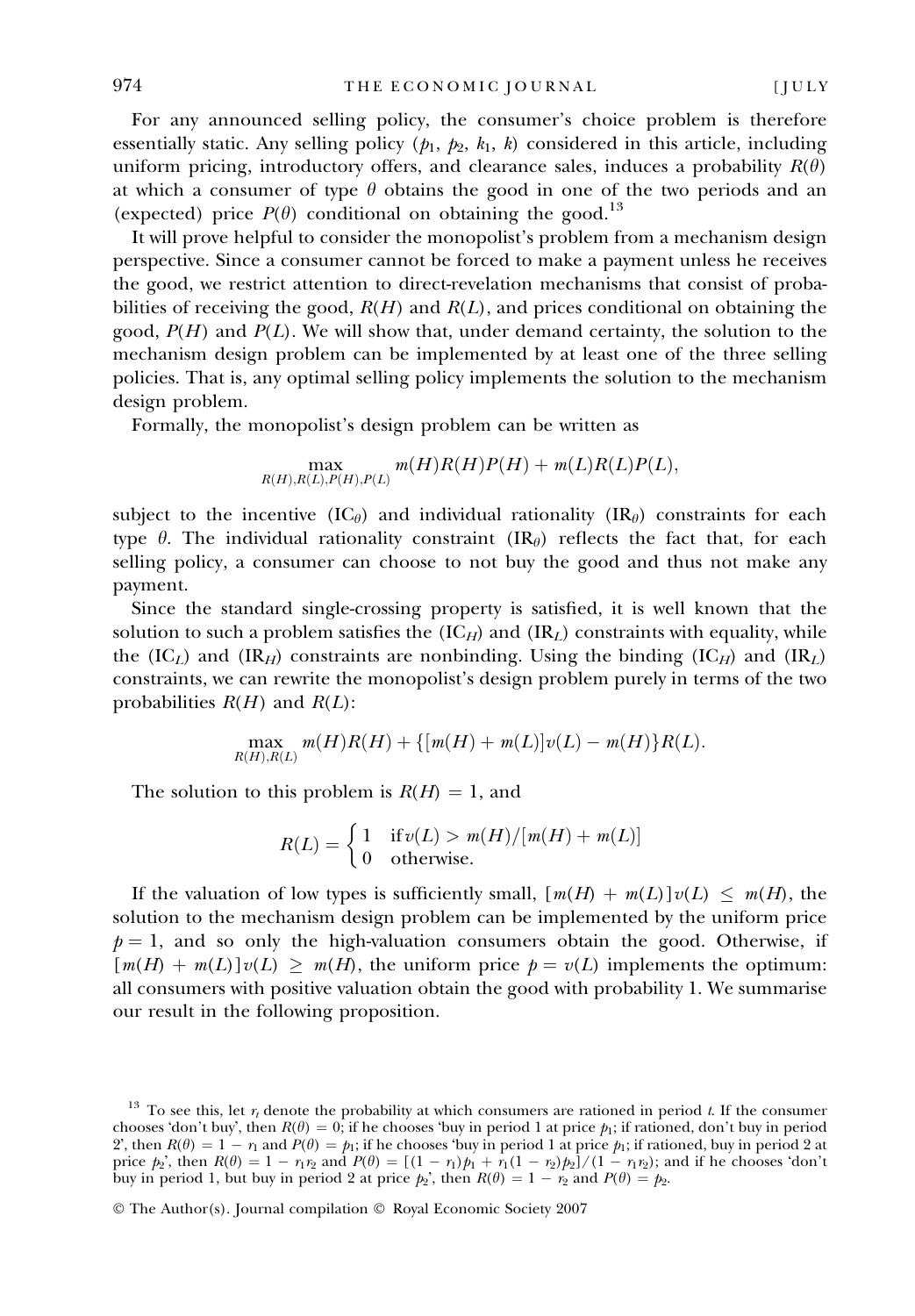PROPOSITION 1. Under demand certainty, the optimal selling policy is uniform pricing.

## 3.2. Pricing under Demand Uncertainty

Proposition 1 shows that uniform pricing is always optimal in our model when demand is certain. We now turn to the main concern of this article, the monopolist's optimal selling policy when demand is uncertain.

Since the distribution of consumer types varies with the state of demand, a consumer's best reply to the purchasing strategies of other consumers may depend on his beliefs about the state of demand. Learning his own type, a Bayesian consumer uses this information to update his beliefs about the underlying demand state. However, a consumer's private signal s is typically not perfectly revealing.14 A consumer who learns that he has a high valuation, will (using Bayes' rule) compute the probability of the state of demand being good as

$$
Q(G|H) = \frac{\rho m(H|G)}{\rho m(H|G) + (1-\rho)m(H|B)}.
$$

From Proposition 1 we know that if the monopolist could condition her selling policy on the state of demand  $\sigma$  (which, of course, she cannot in our model), she would optimally set a uniform price  $p(\sigma)$ . The optimal state-contingent (uniform) prices are as follows. In the good demand state,  $p(G) = 1$  if the valuation of low types is sufficiently small,

$$
m(H|G) > [m(H|G) + m(L|G)]v(L), \tag{1}
$$

and  $p(G) = v(L)$  if the inequality is reversed. In the bad demand state,  $p(B) = v(L)$  if

$$
m(H|B) < [m(H|B) + m(L|B)]v(L),\tag{2}
$$

and  $p(B) = 1$  if the inequality is reversed. In our analysis of the optimal selling policy, these optimal state-contingent prices will provide a useful benchmark.

### 3.2.1. A mechanism design perspective

As in the case of demand certainty, it will prove helpful to consider the related problem of a mechanism designer. We restrict attention to mechanisms which consist, for each consumer type  $\theta$  and demand state  $\sigma$ , of a probability  $R(\theta|\sigma)$  at which the consumer obtains the good in one of the two periods and a price  $P(\theta|\sigma)$  conditional on obtaining the good. (Formally, the probabilities and prices do not directly depend on the state of demand but rather on the consumer's report of his own type and the reports of all other consumers. However, if almost all consumers report their types truthfully, the

<sup>&</sup>lt;sup>14</sup> To use Bayes' rule in our setting, the size of the population of consumers must be independent of the realisation of the state of the world. Since the total mass of high and low type consumers may be larger in the good demand state than in the bad demand state,  $m(H|G) + m(L|G) \geq m(H|B) + m(L|B)$ , we introduce the construct of a 'null type'. Recall that a null type has a valuation of zero, and is thus not willing to buy at any (positive) price. The mass of null types in demand state  $\sigma$  is the difference between the total mass of consumers and the mass of high and low type consumers,  $m(\phi|\sigma) = M - [m(H|\sigma) + m(L|\sigma)] \geq 0$ . That is, while the total mass of high, low, and null types is independent of the demand state, the shares of the different types are state-dependent.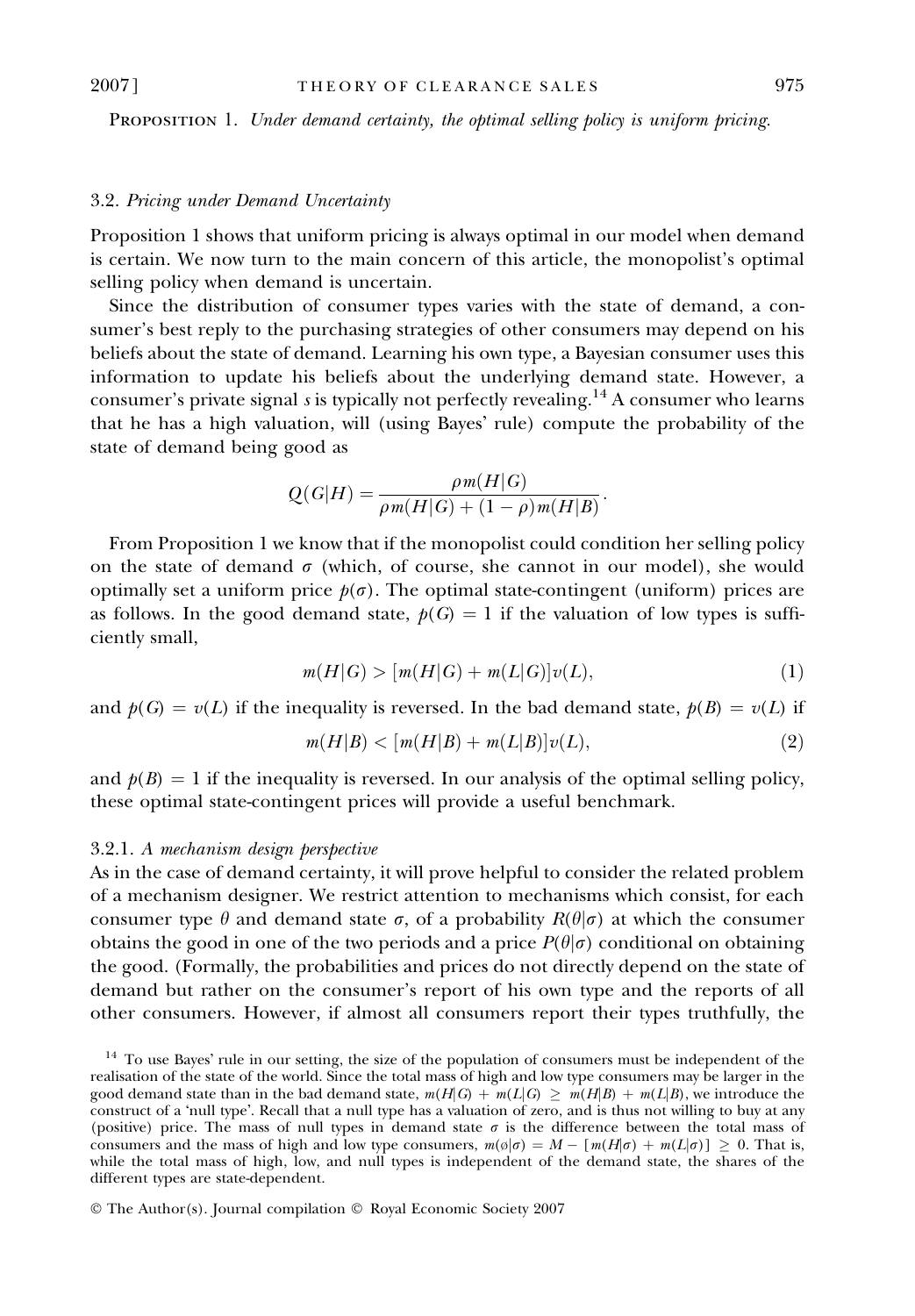monopolist knows the demand state for sure. Abusing notation, we therefore write the probabilities and prices directly as a function of the consumer's own reported type and the state of demand.) In addition to the (interim) incentive constraints  $(IC_{\theta})$  for the high and low types, we require that the mechanism has to satisfy the  $ex$  post individual rationality constraints ( $XIR_{\theta,\sigma}$ ). To see that the *interim* incentive constraints are relevant, note that a consumer does not know the demand state when making his purchasing decision. To see that the *ex post* individual rationality constraints are relevant, note that, in each demand state, the price a consumer has to pay cannot be larger than his willingness to pay,  $P(\theta|\sigma) \leq v(\theta)$ . (These *ex post* individual rationality constraints appear reasonable whenever consumers cannot be forced to purchase a good.) Clearly, any selling policy ( $p_1$ ,  $p_2$ ,  $k_1$ ,  $k$ ) considered in this article, induces probabilities  $R(\theta|\sigma)$ and expected prices  $P(\theta|\sigma)$  and satisfies the *ex post* individual rationality constraints, and can thus be represented by an element of this class of mechanisms. Below, we will show that the solution to this mechanism design problem is revenue equivalent to the optimal state-contingent prices.

Formally, the monopolist's design problem can be written as

$$
\max_{R(\theta|\sigma), P(\theta|\sigma)} \rho[m(H|G)R(H|G)P(H|G) + m(L|G)R(L|G)P(L|G)]
$$
  
+ 
$$
(1 - \rho)[m(H|B)R(H|B)P(H|B) + m(L|B)R(L|B)P(L|B)]
$$

subject to

(i) the (interim) incentive constraints (IC $_{\theta}$ ) for each type  $\theta$ ,

$$
Q(G|\theta)\big\{R(\theta|G)[v(\theta) - P(\theta|G)] - R(\overline{\theta}|G)[v(\theta) - P(\overline{\theta}|G)]\big\}
$$
  
+ 
$$
[1 - Q(G|\theta)]\big\{R(\theta|B)[v(\theta) - P(\theta|B)] - R(\overline{\theta}|B)[v(\theta) - P(\overline{\theta}|B)]\big\} \ge 0,
$$

where  $\overline{\theta} \in \{H,L\}, \overline{\theta} \neq \theta$ , and

(ii) the ex post individual rationality constraints  $(XIR_{\theta,\sigma})$  for each type  $\theta$  and demand state  $\sigma$ ,  $P(\theta|\sigma) < v(\theta)$ .

It is straightforward to show that the solution to this problem satisfies the high valuation consumer's incentive constraint  $(IC_H)$  with equality. Also, the low type's (ex post) individual rationality constraints  $(XIR_{L,\sigma})$  are binding for both demand states whenever  $R(L|\sigma) > 0.15$  As will become clear later, any selling policy (clearance sales, introductory offers and uniform pricing) that is optimal within its own class (i.e., within the class of clearance sales, introductory offers, or uniform pricing policies) also satisfies the same constraints with equality.<sup>16</sup> Hence, any two such selling policies are revenue equivalent if and only if they induce the same probabilities of serving consumers.

Replacing  $P(L|G) = P(L|B) = v(L)$  in  $(IC_H)$ , we obtain that

<sup>&</sup>lt;sup>15</sup> If  $R(L|\sigma) = 0$ , the (XIR<sub>L, $\sigma$ </sub>) constraint becomes irrelevant and  $P(L|\sigma)$  cancels out in the monopolist's expected revenue.

<sup>&</sup>lt;sup>16</sup> The constraint  $P(\theta|\sigma) < v(\theta)$  holds with equality whenever  $R(\theta|\sigma) > 0$ . Hence, if the monopolist charges a uniform price  $p = 1$ , she does not sell to the low types, i.e.,  $R(L|\sigma) = 0$ , and so the constraint becomes irrelevant.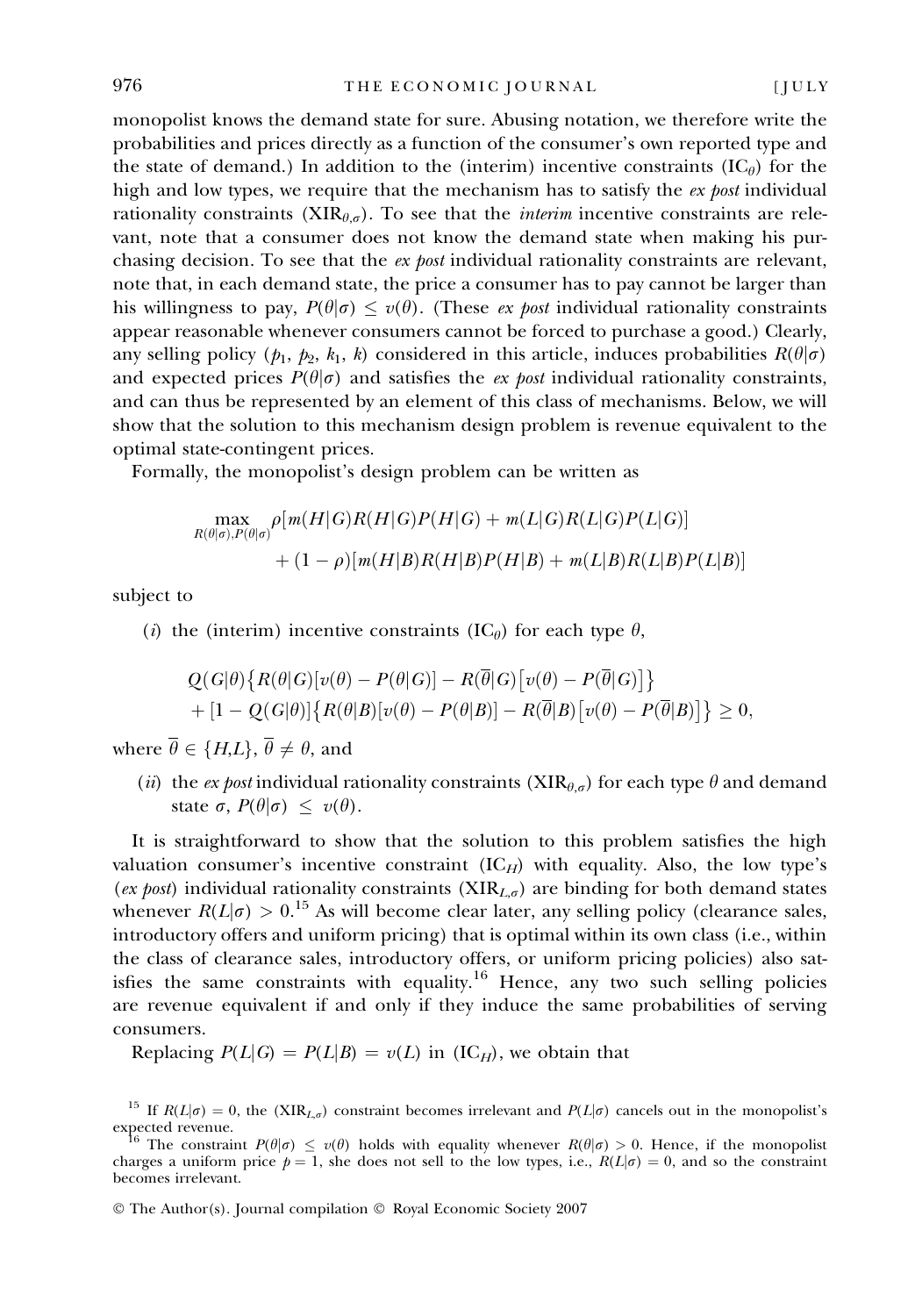$$
P(H|G) = 1 - \frac{R(L|G)}{R(H|G)}[1 - v(L)] + \frac{1 - Q(G|H)}{Q(G|H)} \left\{ \frac{R(H|B)}{R(H|G)}[1 - P(H|B)] + \frac{R(L|B)}{R(H|G)}[1 - v(L)] \right\}.
$$

This allows us to write the monopolist's expected revenue purely in terms of probabilities:<sup>17</sup>

$$
\rho m(H|G)R(H|G) + \rho \{ [m(H|G) + m(L|G)]v(L) - m(H|G) \}R(L|G)
$$
  
+(1- $\rho$ ) $m(H|B)R(H|B)$  + (1- $\rho$ ) $\{ [m(H|B) + m(L|B)]v(L) - m(H|B) \}R(L|B).$  (3)

Maximising this expression, we obtain that the monopolist should serve high type consumers with probability 1 and low type consumers with probability 0 whenever the optimal state-contingent price is  $p(\sigma) = 1$ . Similarly, she should serve all consumers with probability 1 whenever the optimal state-contingent price is  $p(\sigma) = v(L)$ . That is,

$$
R(H|\sigma) = 1 \quad \text{for} \quad \sigma = G, B,
$$
  
\n
$$
R(L|G) = \begin{cases} 0 & \text{if } (1) \text{ holds} \\ 1 & \text{otherwise,} \end{cases}
$$
  
\n
$$
R(L|B) = \begin{cases} 1 & \text{if } (2) \text{ holds} \\ 0 & \text{otherwise.} \end{cases}
$$
 (4)

When comparing the revenues of our different selling policies, we can thus focus on comparing the implied probabilities of serving the different consumers in the two demand states and analyse how -close these are to the probabilities in the optimal benchmark.

We now turn to the main concern of this article, the analysis of the optimal selling policy  $(p_1, p_2, k_1, k)$  under demand uncertainty. We first follow Dana (2001) in restricting attention to selling policies with non-decreasing price paths, and compare introductory offers with uniform pricing. Then, we also allow for decreasing price paths and compare clearance sales policies with introductory offers and uniform pricing.

#### 3.2.2. Uniform pricing

Let us first consider uniform pricing, where the monopolist sets the same price  $\dot{p}$  in both periods. Under uniform pricing, the monopolist has no incentive to ration consumers, and will thus set capacities  $k = k_1 = m(H|G) + m(L|G)$  so that demand can always be met. Independently of his beliefs about the demand state (and the behaviour of other consumers), a consumer will optimally purchase the good (in either period 1 or 2) if and only if the price is lower than his willingness to pay. Clearly, the monopolist will optimally extract all of the surplus from one of the two consumer types. Hence, we can confine attention to two uniform prices,  $p = 1$  and  $p = v(L)$ . The induced probabilities of serving consumers are given by

<sup>&</sup>lt;sup>17</sup> Note that  $P(H|B)$  cancels out so that  $P(H|B)$  and  $P(H|G)$  are not uniquely determined.

<sup>©</sup> The Author(s). Journal compilation © Royal Economic Society 2007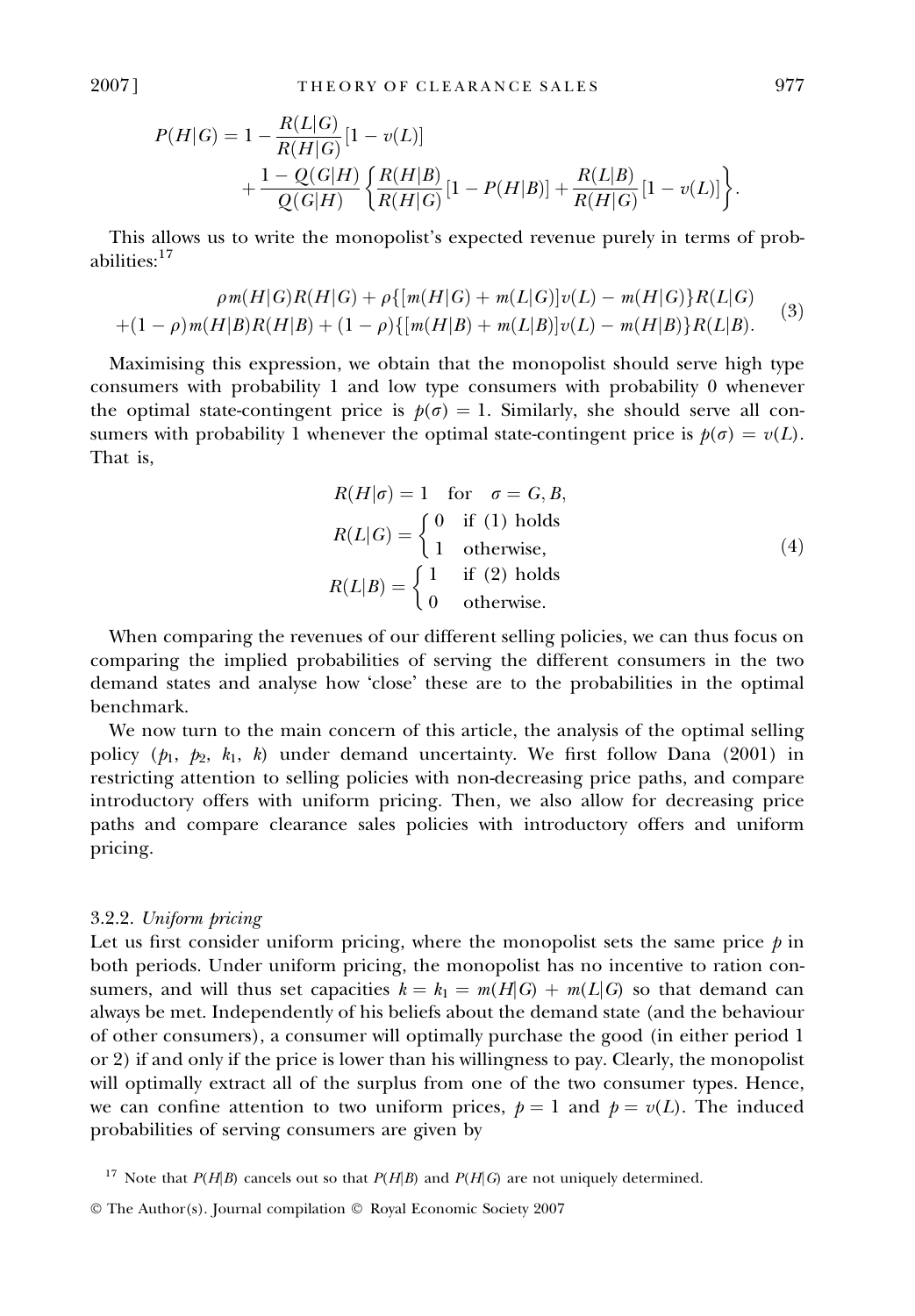$$
R(H|\sigma) = 1 \quad \text{and} \quad R(L|\sigma) = \begin{cases} 0 & \text{if } \rho = 1, \\ 1 & \text{if } \rho = v(\mathcal{L}) \end{cases} \tag{5}
$$

for  $\sigma = G$ , B. These induced probabilities in conjunction with the prices  $P(\theta|\sigma) = p$ constitute a mechanism of the class defined above. In particular, the (interim) incentive constraint of the high consumer type is binding, as are the  $(ex\ post)$  individual rationality constraints of the low type whenever he obtains the good with positive probability (i.e.,  $p = v(L)$ ). Note that the high uniform price,  $p = 1$ , implements the optimal mechanism if (1) holds, but (2) does not. Similarly, the low uniform price,  $p =$  $v(L)$ , implements the optimum if (2) holds, but (1) does not. The expected profits can then be obtained by inserting the probabilities (5) into (3).

The profit-maximising uniform price is  $p = v(L)$  if

$$
\rho\{[m(H|G) + m(L|G)]v(L) - m(H|G)\} + (1-\rho)\{[m(H|B) + m(L|B)]v(L) - m(H|B)\} > 0,
$$
\n(6)

and  $p = 1$  if the reverse inequality holds. Observe that the first term on the l.h.s. is negative if (1) holds, while the second term is positive if (2) holds.

### 3.2.3. Introductory offers

Next, we consider introductory offers, where  $p_1 < p_2$ . Independently of his beliefs, each consumer has a dominant strategy when facing an increasing price path, namely to demand the good at the low price in period 1, provided the price is not higher than his willingness to pay. If the consumer is rationed at the low price, his dominant strategy is to demand the good at the high price in period 2, provided again this price is less than his valuation. Clearly, the monopolist has no incentive to ration consumers at the high price. Without loss of generality, she may thus set total capacity  $k = m(H|G) + m(L|G)$  so as to always meet demand in the second period. In each period, the monopolist optimally extracts all of the surplus of some consumer type. Under introductory offers, the monopolist will therefore set prices  $p_1 = v(L)$  and  $p_2 = 1$ . We can thus restrict attention to the following family of introductory offer policies,  $(v(L),1,k_1,m(H|G) + m(L|G))$ , which is parameterised by  $k_1$ . We denote these policies by  $IO(k_1)$ . Without loss of generality, we assume that  $k_1 \leq m(H|G) + m(L|G)$ . Expected profits are then given by

$$
\pi^{IO}(k_1) = (1 - \rho) \bigg( \{ v(L) \min[k_1, m(H|B) + m(L|B)] \} + 1 \bigg\{ \frac{\max[0, m(H|B) + m(L|B) - k_1]}{m(H|B) + m(L|B)} \bigg\} m(H|B) \bigg) + \rho \bigg\{ v(L)k_1 + 1 \bigg[ \frac{m(H|G) + m(L|G) - k_1}{m(H|G) + m(L|G)} \bigg] m(H|G) \bigg\}.
$$

Since this expression is piecewise linear in  $k_1$ , the unique candidate for an optimal introductory offer policy is  $IO[m(H|B) + m(L|B)]$ .<sup>18</sup> That is, the monopolist optimally sets the first-period capacity  $k_1$  so as to just serve all demand at the low price  $p_1 = v(L)$ 

<sup>&</sup>lt;sup>18</sup> The boundary points  $k_1 = 0$  and  $k_1 = m(H|G) + m(L|G)$  effectively implement a uniform price of 1 and  $v(L)$ , respectively.

<sup>©</sup> The Author(s). Journal compilation © Royal Economic Society 2007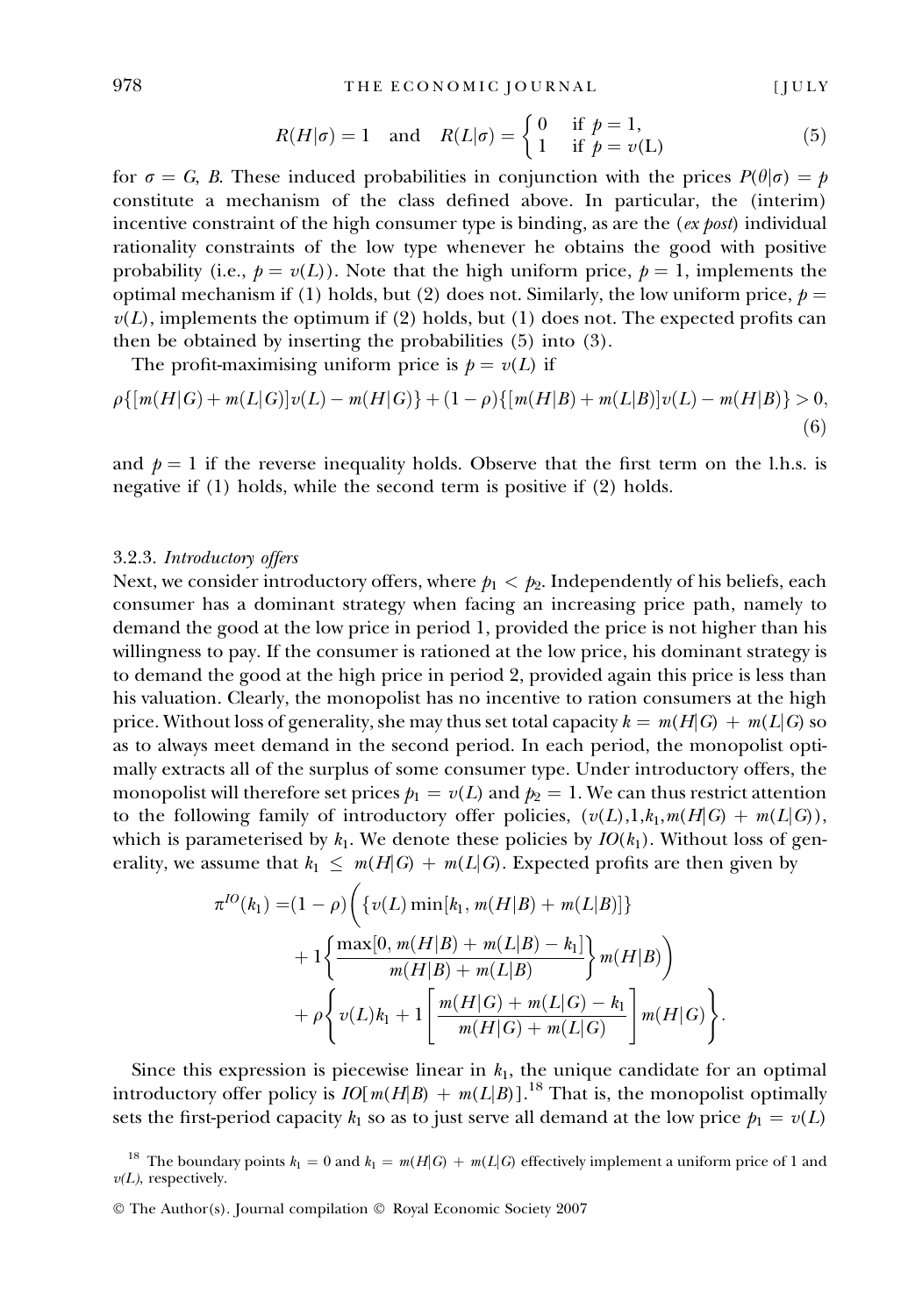when demand is in the bad state. In the good demand state, on the other hand, the monopolist sells  $m(H|B) + m(L|B)$  units at the low first-period price and serves all rationed high valuation consumers at the high second-period price. The induced probabilities of serving consumers are thus given by

$$
R(H|\sigma) = 1
$$
 for  $\sigma = G, B$ ;  $R(L|G) = \frac{m(H|B) + m(L|B)}{m(H|G) + m(L|G)}$ ; and  $R(L|B) = 1$ . (7)

These induced probabilities in conjunction with the induced prices  $P(L|\sigma) = v(L)$ for  $\sigma = G, B, P(H|B) = v(L)$ , and

$$
P(H|G) = \left[\frac{m(H|B) + m(L|B)}{m(H|G) + m(L|G)}\right]v(L) + \left[1 - \frac{m(H|B) + m(L|B)}{m(H|G) + m(L|G)}\right]1
$$

constitute a mechanism of the class defined above. In particular, the (interim) incentive constraint of the high consumer type holds with equality, as do the (ex post) individual rationality constraints of the low type. The expected profits can be obtained by inserting the probabilities  $(7)$  into  $(3)$ . As can be seen from  $(7)$ ,  $IO[m(H|B) + m(L|B)]$  never implements the optimal mechanism.

Comparing the optimal introductory offer policy with the low uniform price  $v(L)$ , we find that the induced probabilities  $R(\theta|\sigma)$  differ only for the low type in the good demand state: under the low uniform price,  $R(L|G) = 1$ , while under the optimal introductory offer policy,  $R(L|G) < 1^{19}$  Hence, the introductory offer policy is more profitable than the low uniform price if and only if  $R(L|G) = 0$  in the optimal mechanism, i.e., the optimal state-contingent price in the good demand state is 1. That is,  $\pi^{IO}[m(H|B) + m(L|B)] > \pi^{U}[v(L)]$  if and only if (1) holds.

Comparing introductory offers with the high uniform price of 1, we find that the induced probabilities differ only for the low type: while low-valuation consumers never purchase the good under the high uniform price, they obtain the good with positive probability in both demand states when the monopolist uses the optimal introductory offer policy. Inserting the difference in the expected probabilities into the expression for the monopolist's expected revenue, (4), we obtain that  $\pi^{IO}[m(H|B) + m(L|B)] > \pi^{U}(1)$  if and only if

$$
\rho \bigg[v(L) - \frac{m(H|G)}{m(H|G) + m(L|G)}\bigg] + (1 - \rho) \bigg[v(L) - \frac{m(H|B)}{m(H|B) + m(L|B)}\bigg] > 0. \tag{8}
$$

We thus obtain the following Proposition.

**PROPOSITION 2.** The introductory offer policy  $IO[m(H|B) + m(L|B)]$  maximises profits among the set of selling policies with  $p_1 \leq p_2$  if and only if conditions (1) and (8) are satisfied.

Hence, if the monopolist were not able to commit  $ex$  ante to total capacity  $k$ , introductory offers would be the optimal selling policy if and only if conditions (1) and (8)

<sup>&</sup>lt;sup>19</sup> If total demand does not expand in the good demand state, i.e.,  $m(H|G) + m(L|G) = m(H|B) + m(L|B)$ , we have  $R(L|G) = 1$  in (7) and the optimal introductory offer strategy is degenerate in that all units are always sold at the low price  $v(L)$ .

<sup>©</sup> The Author(s). Journal compilation © Royal Economic Society 2007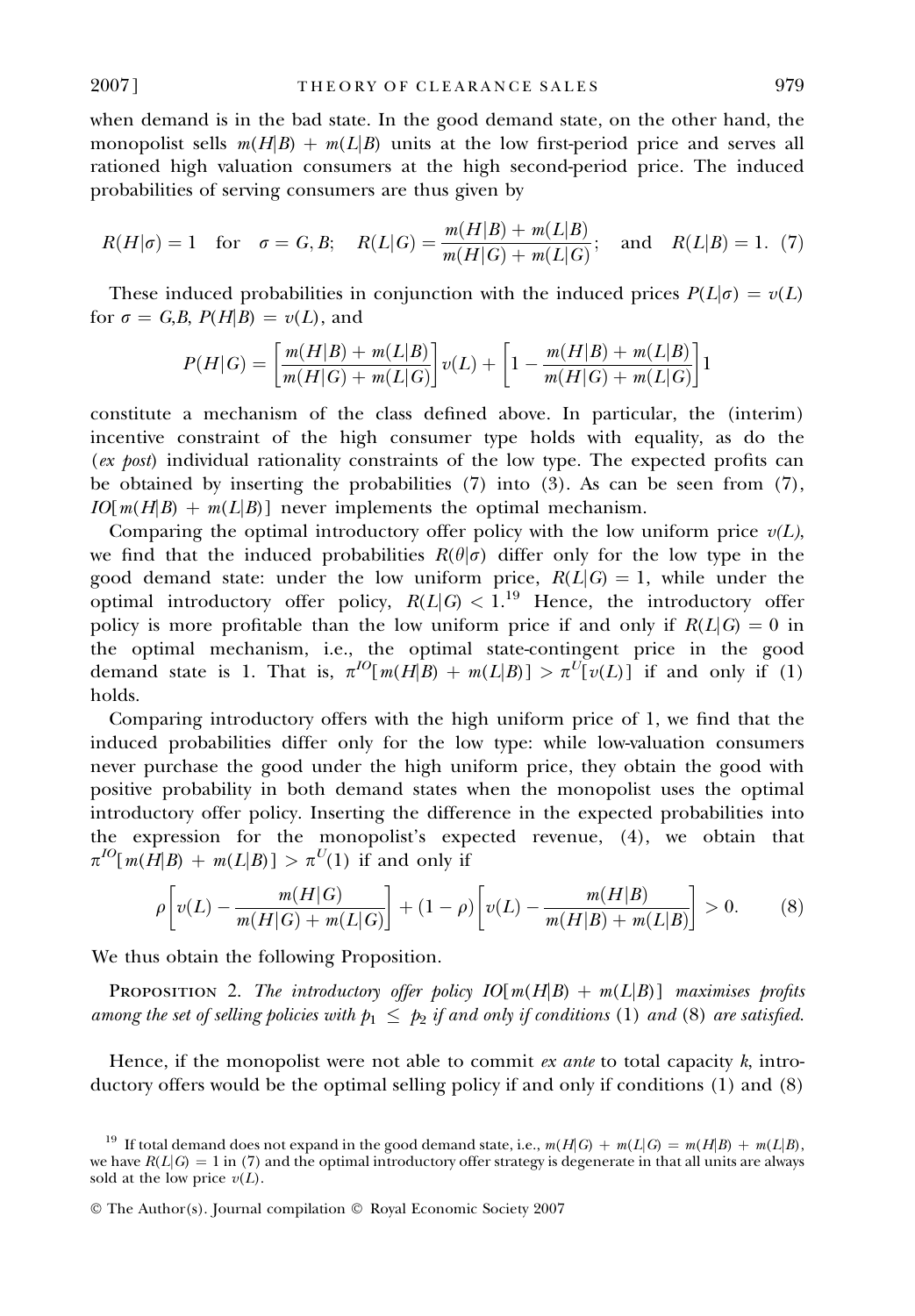hold. Observe that if condition (1) holds, the first term on the l.h.s. of (8) is negative. Therefore, for both conditions to hold simultaneously, the second term on the l.h.s. of (8) must be positive, and so condition (2) must hold. That is, for introductory offers to dominate uniform pricing it is necessary (but not sufficient) that the optimal statecontingent price is the low price  $v(L)$  in the bad demand state and the high price 1 in the good demand state.

#### 3.2.4. Clearance sales

We now consider clearance sales policies, where  $p_1 > p_2$ . Clearly, the monopolist has no incentive to ration demand at the high price. Without loss of generality, we can therefore set  $k_1 = k$ . For consumers to be willing to purchase the good in the first period, there must exist a positive probability that consumers are rationed in the second period. Since consumers cannot condition their purchasing decision on the state of the world, but only on their own valuation, any optimal clearance sales policy must have the property that all high-valuation consumers demand the good in the first period, while all low types demand the good in the second period (and are rationed with positive probability). Hence, it is sufficient to consider the family of clearance sales policies (parameterised by capacity  $k$ ),  $(p_1(k), v(L), k, k)$ , where  $p_1(k)$  is set so as to make high type consumers just indifferent between demanding the good in the first period at price  $p_1(k)$ , and postponing the purchase (so as to demand the good in the second period at price  $v(L)$ ). We denote these policies by CS(k). For  $k \ge m(H|G)$ , the indifference condition can be written as

$$
1 - \widehat{p}_1(k) = [1 - v(L)] \left\{ Q(G|H) \left[ \frac{k - m(H|G)}{m(L|G)} \right] + [1 - Q(G|H)] \min \left[ 1, \frac{k - m(H|B)}{m(L|B)} \right] \right\},\tag{9}
$$

where  $\min\{[k - m(H|\sigma)]/m(L|\sigma),1\}$  is the probability of obtaining the good at the low price in demand state  $\sigma$ . (For  $k < m(H|G)$ , rationing occurs even at the high price. This case is considered in the proof of Lemma 1.) Since  $p_1(k)$  is piecewise linear in k, there are (at most) two potentially optimal capacity levels:  $k = m(H|G)$  and  $k =$  $m(H|B) + m(L|B)$ .

It will prove useful to distinguish between two demand regimes.

- Weak Demand Shifts. In this case, the rightward shift of the demand curve is sufficiently small in the sense that the number of high type consumers in the good state is less than the total number of high and low types in the bad state, i.e.,  $m(H|G) < m(L|B) + m(H|B)$ .
- Strong Demand Shifts. In this case, the rightward shift of the demand curve is sufficiently large in the sense that the number of high type consumers in the good state is greater than the total number of high and low types in the bad state, i.e.,  $m(H|G) \geq m(L|B) + m(H|B)$ .

The set of potentially optimal clearance sales policies depends on the demand regime. As the following lemma shows, we have to consider only a single clearance sales policy under strong demand shifts and two clearance sales policies under weak demand shifts.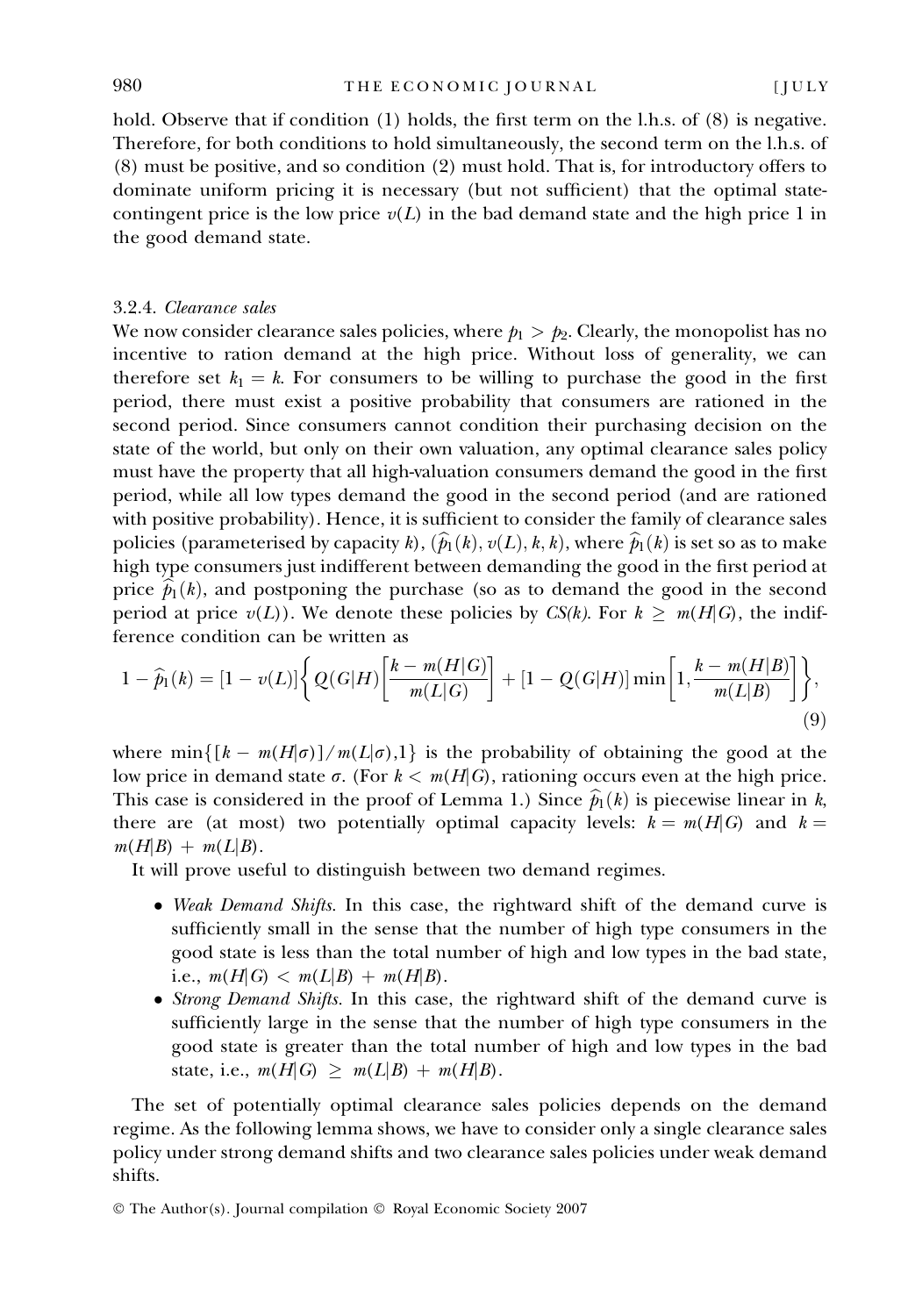Lemma 1. Under strong demand shifts, the only potentially optimal clearance sales policy is  $CS[*m(H|G)*]$ . Under weak demand shifts, the only potentially optimal clearance sales policies are  $CS[m(H|G)]$  and  $CS[m(H|B) + m(L|B)]$ .

Proof. See Appendix.

Suppose first that demand shifts are strong, and so  $m(H|G) \ge m(H|B) + m(L|B)$ . We first consider the clearance sales policy  $CS[m(H|G)]$ , where, from (9), the first-period price  $p_1[m(H|G)]$  is given by

$$
\widehat{p}_1 = \frac{\rho m(H|G) + (1 - \rho)m(H|B)v(L)}{\rho m(H|G) + (1 - \rho)m(H|B)}
$$

That is, the optimal first-period price is a weighted average of  $p = 1$  and  $p = v(L)$ , where the weight on the higher price is  $Q(G|H)$ , the probability that demand is in the good state, conditional on drawing a high valuation. Capacity  $k = m(H|G)$  is such that, in both demand states, high type consumers are not rationed in the first period. In contrast, low type consumers, who demand the good in the second period, are rationed with probability 1 in the good demand state, while they are not rationed in the bad demand state. The induced probabilities of serving consumers are thus given by

 $R(H|\sigma) = 1$  for  $\sigma = G, B; R(L|G) = 0;$  and  $R(L|B) = 1.$  (10)

The expected profits can be obtained by inserting the probabilities (10) into (3). Observe that the optimal clearance sales policy implies the same probabilities as the optimal mechanism if and only if (1) and (2) hold. It follows that the clearance sales policy is revenue equivalent to the (nonfeasible) optimal state-contingent selling policy, where the monopolist charges the high (uniform) price  $p = 1$  in the good demand state and the low price  $p = v(L)$  in the bad demand state. Note that the revenue equivalence does not necessarily imply the same induced prices for the high type consumers: in the optimal mechanism,  $P(H|G)$  and  $P(H|B)$  are not uniquely determined. Indeed,  $P(H|G) = P(H|B) = p_1[m(H|G)]$  under clearance sales, while  $P(H|G) = 1$  and  $P(H|B) = v(L)$  under the optimal state-contingent pricing policy.<sup>20</sup>

If conditions (1) and (2) hold, the clearance sales policy  $CS[m(H|G)]$  is thus revenue equivalent to the optimal state-contingent selling policy, while uniform pricing and introductory offers lead to lower profits. Moreover, recall that introductory offers are more profitable than uniform pricing only if these two conditions are satisfied. Hence, introductory offers are never optimal: they are either dominated by uniform pricing or by clearance sales.

Above, we have shown that the clearance sales policy  $CS[m(H|G)]$  is optimal amongst all feasible selling policies when conditions (1) and (2) hold. Which policy is optimal when one of the two conditions is not satisfied? If (1) does not hold,

<sup>&</sup>lt;sup>20</sup> The clearance sales strategy leads to lower profits than the optimal state-contingent pricing policy when demand is in the good state since the high-valuation consumers obtain the good at price  $\hat{p}_1[m(H|G)] < 1$ . The loss in profit is thus equal to  $\{1 - \hat{p}_1[m(H|G)]\}m(H|G)$ . In expected terms, this loss is exactly offset by the gain in the bad demand state, which amounts to  $\{p_1[m(H|G)] - v(L)\}m(H|B)$ .

<sup>©</sup> The Author(s). Journal compilation © Royal Economic Society 2007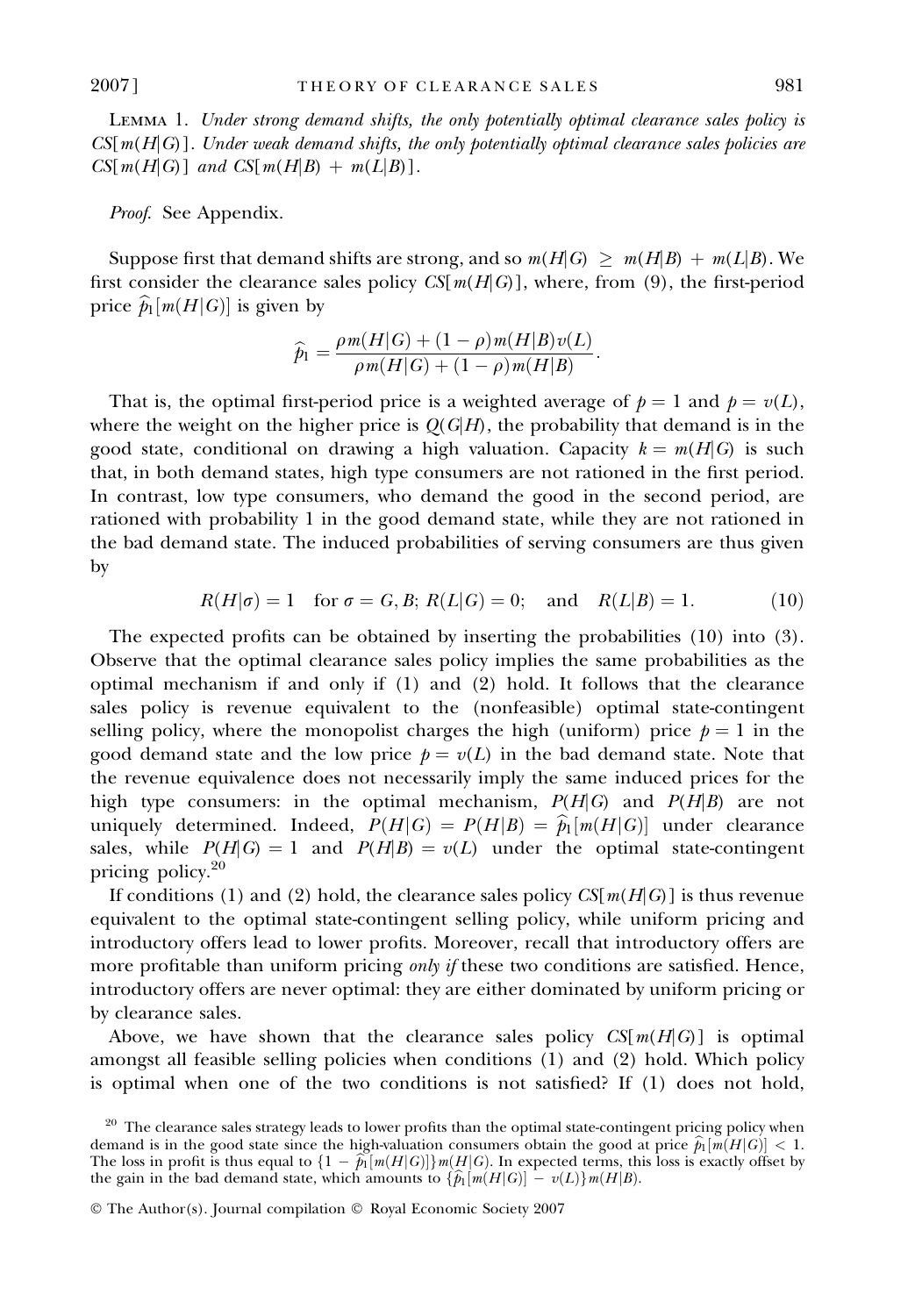then the optimal state-contingent price in the good demand state is  $p = v(L)$ . In this case, the uniform price  $p = v(L)$  dominates the state-contingent policy ( $p(G)$ ) 1,  $p(B) = v(L)$ : the uniform price yields the same revenues in the bad demand state and higher revenues in the good state. Hence, if (1) does not hold, the clearance sales policy is dominated by the uniform price  $p = v(L)$ . Similarly, if (2) is not satisfied, then the optimal state-contingent price in the bad demand state is  $p = 1$ . In this case, the uniform price  $p = 1$  dominates the state-contingent policy  $(p(G) = 1, p(B) = v(L))$  and, by revenue equivalence, the clearance sales policy: the uniform price yields the same revenues as the state-contingent policy in the good demand state and higher revenues in the bad state. We can summarise our results as follows.

Lemma 2. Under strong demand shifts, introductory offers are never optimal, and hence the profit-maximising selling policy involves a non-increasing price path,  $p_1 \geq p_2$ . If conditions (1) and (2) hold, the clearance sales policy CS[m(H|G)] is optimal, and hence  $p_1 > p_2$ . Otherwise, uniform pricing is optimal.

Suppose now that demand shifts are weak and so  $m(H|G) < m(H|B) + m(L|B)$ . In this case, there are two potentially optimal clearance sales policies,  $CS[m(H|B) +$  $m(L|B)$ ] and  $CS[m(H|G)]$ .

As we show in the Appendix, whenever introductory offers dominate uniform pricing, the best introductory offer policy  $IO[m(H|B) + m(L|B)]$  is dominated by the clearance sales policy CS[ $m(H|B) + m(L|B)$ ]. The two policies differ only in  $R(L|G)$ , the probability of serving the low type in the good demand state. Since this probability is smaller under the clearance sales policy, this policy performs better whenever the optimal-state contingent price in the good demand state is 1, which is a necessary condition for introductory offers to dominate uniform pricing. Comparing clearance sales with uniform pricing, it is straightforward to show that  $CS[m(H|B) + m(L|B)]$ dominates the low uniform price if (1) holds, while  $CS[m(H|G)]$  dominates the high uniform price if (2) holds. While neither  $CS[m(H|B) + m(L|B)]$  nor  $CS[m(H|G)]$ implement the optimal mechanism under weak demand shifts, clearance sales are optimal if and only if the optimal state-contingent price is  $v(L)$  in the bad demand state and 1 in the good demand state; otherwise, uniform pricing is optimal.

Lemma 3. Under weak demand shifts, introductory offers are never optimal, and so the profitmaximising selling policy involves a non-increasing price path,  $p_1 \geq p_2$ . If conditions (1) and (2) hold, clearance sales are optimal, namely either  $CS[m(H|B) + m(L|B)]$  or  $CS[m(H|G)]$ , and hence  $p_1 > p_2$ . Otherwise, uniform pricing is optimal.

Proof. See Appendix.

### 3.2.5. The main result

In this article, we have shown that clearance sales may be the optimal selling policy. Perhaps more surprisingly, introductory offers are never optimal in our model. For an introductory offer policy to be more profitable than uniform pricing, there has to be a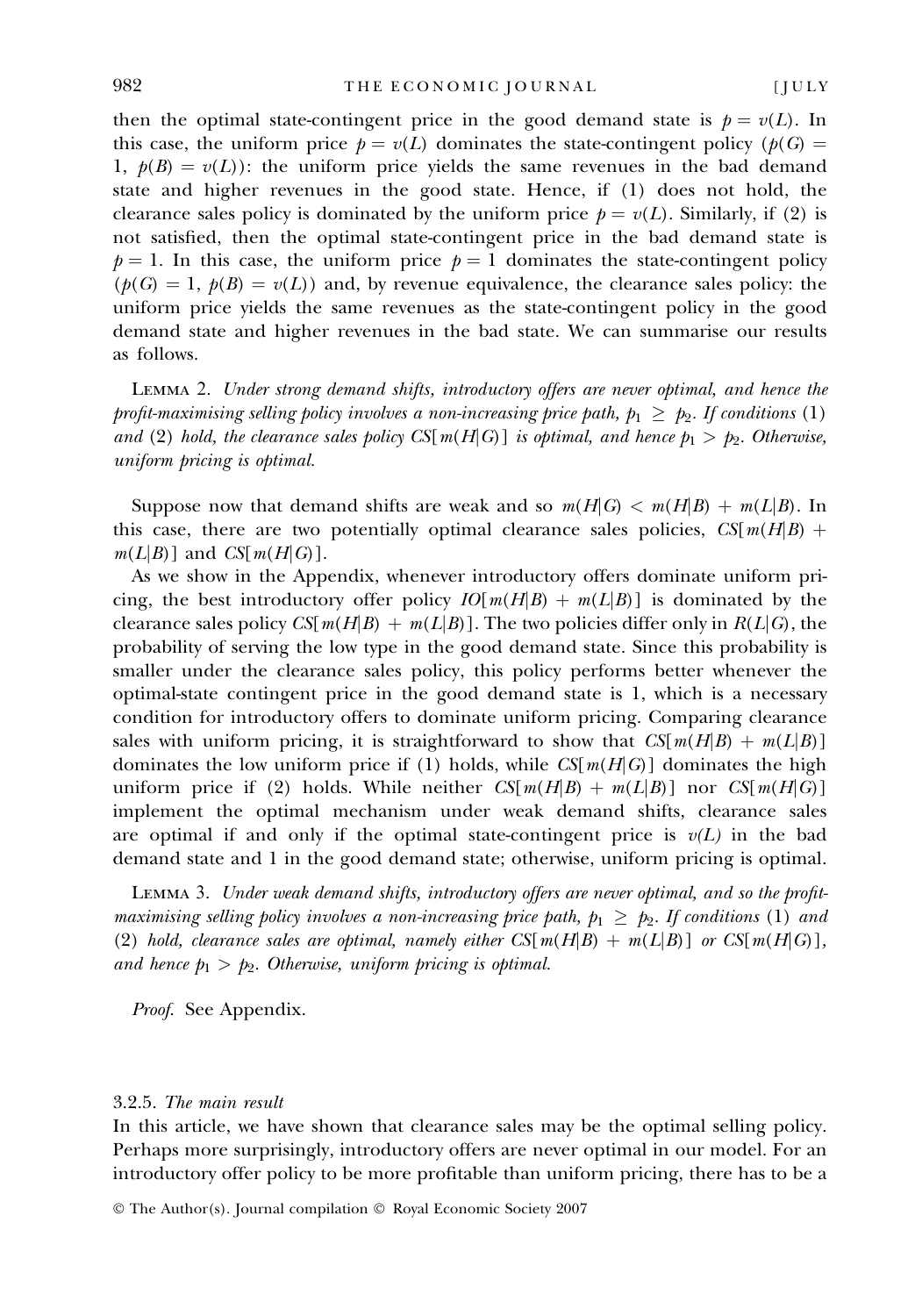tension between the good and the bad demand state: the ex post optimal (uniform) price in the good state has to be higher than the one in the bad state, i.e.,  $m(H|G) > [m(H|G) + m(L|G)]\nu(L)$  and  $m(H|B) < [m(H|B) + m(L|B)]\nu(L)$ , which are conditions (1) and (2), respectively. However, it is exactly this tension that makes also the clearance sales policy more attractive than uniform pricing. As shown above, in this case, there exists a clearance sales policy which dominates introductory offers as it involves a smaller quantity in the good demand state (and the same quantity in the bad demand state). Combining Lemmas 2 and 3, yields our main result:

PROPOSITION 3. If conditions (1) and (2) hold, clearance sales are optimal, and hence  $p_1 > p_2$ . Otherwise, uniform pricing is optimal. Hence, introductory offers are never optimal, and the profit-maximising selling policy involves a non-increasing price path,  $p_1 \geq p_2$ .

Note that the clearance sales policy  $CS[m(H|G)]$  induces intertemporal dispersion of prices (at which trade occurs) only when demand is in the bad state: in the good demand state, all  $m(H|G)$  units are sold at the high first-period price. In contrast, when demand shifts are weak, the clearance sales policy  $CS[m(H|B) + m(L|B)]$  employs a larger capacity and induces intertemporal price dispersion in *both* demand states: even in the good demand state, some units are sold at the low second-period price.

# 4. Discussion

In this Section, we briefly discuss some key assumptions and comment on modifications and extensions.<sup>21</sup>

Capacity Commitment. A clearance sales policy requires a commitment to total capacity before demand uncertainty is resolved. $22$  As we have discussed in the introduction, this is an essential feature of the economic environments in which clearance sales are observed. By contrast, uniform pricing does not require any capacity commitment, while an introductory offer policy requires a commitment to first-period capacity. Hence, clearance sales should be less commonly observed in those industries where firms can flexibly adjust capacity.

Price Commitment. In our model with two consumer types and no discounting, our results remain unchanged if the monopolist cannot commit ex ante to the secondperiod price. Under the best clearance sales policy, all high types purchase the good in the first period, and so the ex-post optimal price in the second period is the valuation of the low type. That is, there exists a consumer equilibrium in which the monopolist has no incentive to deviate from the 'announced' price path.<sup>23</sup> A selling policy that

 $^{21}$  Further discussion of extensions, re-interpretations, and key assumptions is provided in Nocke and Peitz (2004).

 $22<sup>22</sup>$  If capacity were costly and the unit cost of capacity larger than the valuation of the low consumer type, then the monopolist would have no incentive to increase capacity in the second period even though (low-valuation) consumers are rationed.

<sup>&</sup>lt;sup>23</sup> With a continuum of consumer types, one would need some unresolved demand uncertainty in the second period to ensure that the monopolist has no ex post incentive to raise the second-period price (i.e., to ensure that there is rationing with positive probability in the second period).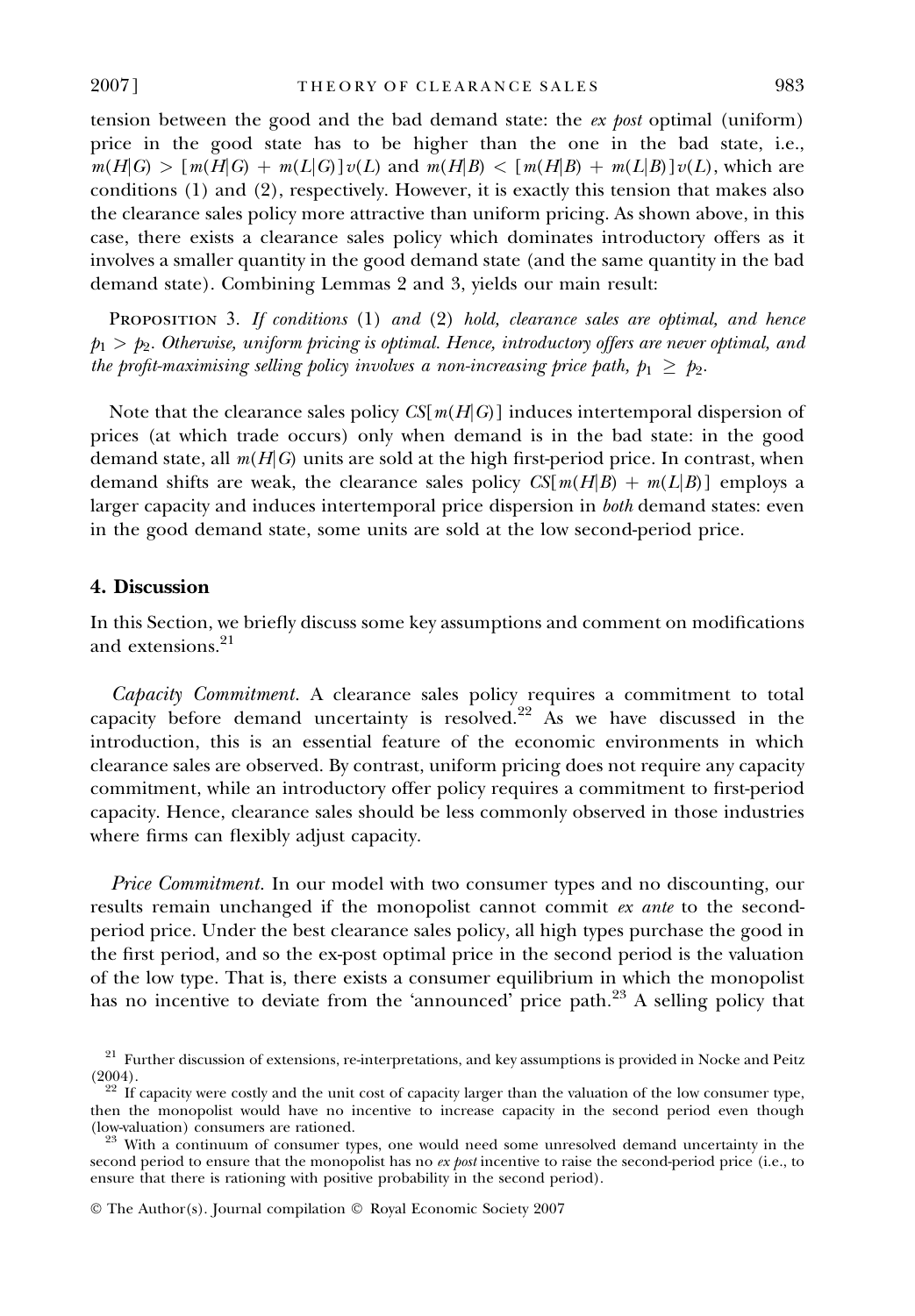yields the same profit as uniform pricing but does not rely on price commitment involves a price exceeding the high type's valuation in the first period, and the best uniform price in the second period.

Capacity Costs. We have assumed that the monopolist faces zero costs of capacity. Would introductory offers still be dominated if we allowed for positive capacity costs? In our analysis, we have shown that whenever an introductory offer policy performs better than uniform pricing, it is dominated by some clearance sales policy. Consider the generalisation to positive and constant marginal costs of capacity,  $c_k$ . As the monopolist changes her policy from a high uniform price to clearance sales to introductory offers to a low uniform price, she has to increase total capacity with each change. This means that with an increase of the capacity cost  $c_k$  the condition which ensures that introductory offers dominate the low uniform price becomes less strict. However, the same happens to the condition that clearance sales dominate introductory offers. It can be shown that introductory offers dominate the low uniform price if

$$
\rho\{m(H|G) - v(L)[m(L|G) + m(H|G)]\} + c_k m(L|G) > 0.
$$

Exactly the same condition implies, however, that clearance sales dominate introductory offers. Hence, the optimal selling policy may still involve clearance sales, but not introductory offers.

Consumer Learning. Here, we have assumed that each consumer learns only his own valuation before making his purchasing decision. In an earlier discussion paper, Nocke and Peitz (2004), we also analyse an alternative information structure where consumers learn not only their own valuations but also the state of demand. While consumers information about the state of demand is irrelevant for firm and consumer behaviour under uniform pricing and introductory offers, it does affect consumers' behaviour under a decreasing price path. In particular, when consumers learn the state of demand prior to period 1, high-valuation consumers may decide to purchase the good at the high first-period price when demand is in the good state, but at the low secondperiod price when demand is in the bad state. Nevertheless, all results carry over to the alternative information structure: clearance sales are optimal if and only if the optimal state-contingent price is high in the good demand state and low in the bad demand state; otherwise, uniform pricing is optimal. Under strong demand shifts, the best clearance sales policy implements the optimal mechanism whenever it dominates uniform pricing.

Discounting. In our analysis, we have assumed that there is no discounting which allows us to focus on the roles of rationing and demand uncertainty for the logic underlying clearance sales. Further, we believe this describes the cases of ticket sales and vacation packages very well: those consumers who purchase their ticket or vacation package early cannot consume earlier than those who make the purchase later. But even in the case of seasonal goods, this assumption is not a bad approximation: for example, sales of winter clothing often start well before the worst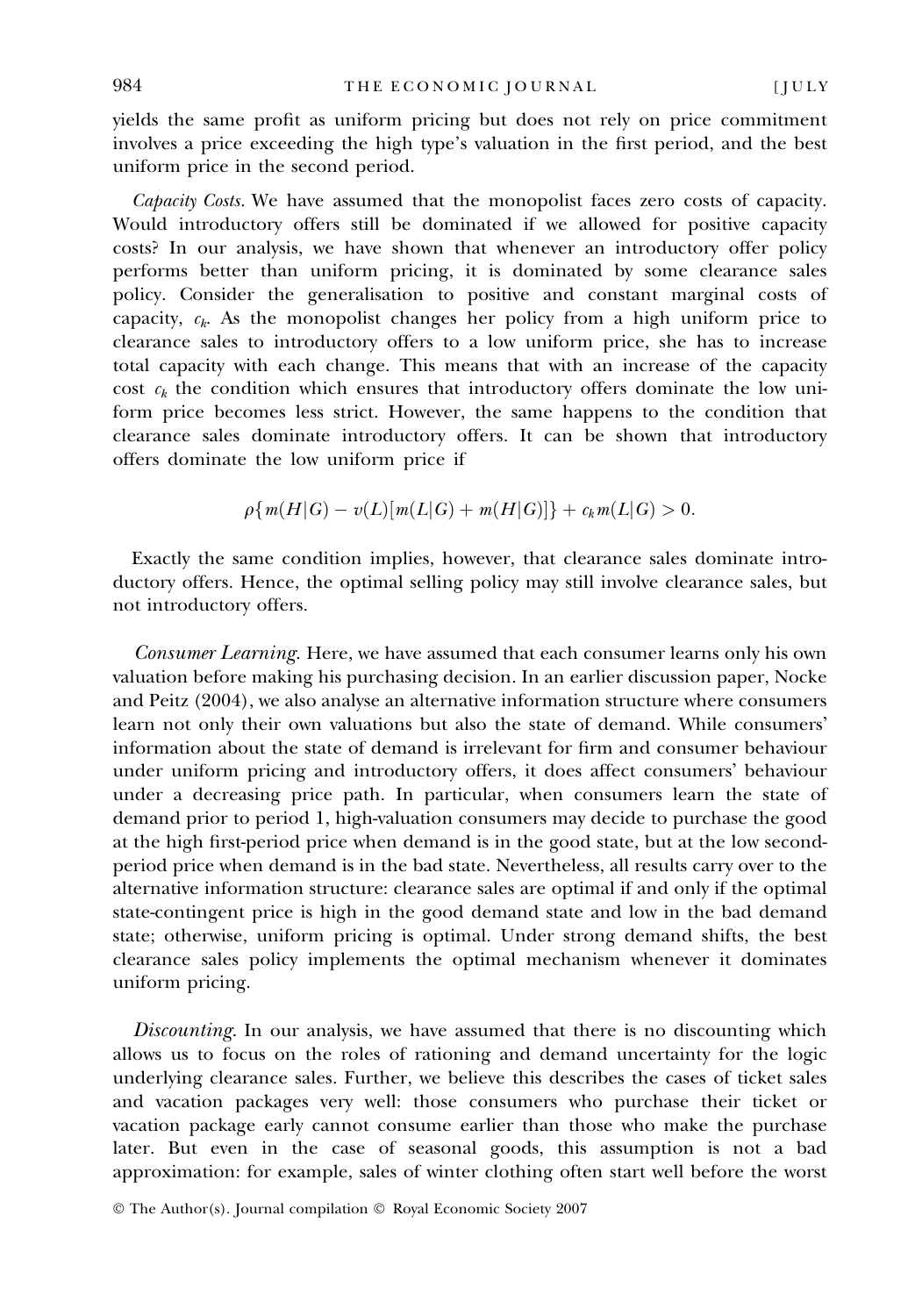of the cold and snow arrives. Nevertheless it is interesting to ask whether the logic underlying clearance sales relies on our 'no discounting' assumption. The answer is -no.

Suppose the monopolist and consumers share a common discount factor  $\delta$ . Then, it is straightforward to verify that – under demand certainty – uniform pricing continues to be the optimal selling policy.<sup>24</sup> Under demand uncertainty, there generically exists a threshold discount factor  $\overline{\delta} < 1$  such that for  $\delta \in (\overline{\delta},1)$ , the optimal selling policy involves either uniform pricing or clearance sales.<sup>25</sup>

The Number of Selling Periods. Does the monopolist have an incentive to sell over more than two periods? In our simple model with two consumer types, two demand states and consumers learning only their own valuations, the answer is 'no'.<sup>26</sup> To gain some intuition, consider, for instance, the case where the optimal selling policy over two periods involves clearance sales. Suppose the monopolist could sell in period 3 as well. Clearly, the monopolist has no incentive to charge a price below  $v(L)$  in period 3; but if she charges a higher price, no consumer would purchase the good in period 3. Suppose now the monopolist could sell in period 0 as well. If the monopolist charges a price that is higher than the price in period 1, no consumer would purchase the good; if she charges a lower price, her profit would fall as some high-valuation consumers would now purchase the good at the lower period-0 price.

The Number of Demand States. Our model can be extended to more than two demand states. The optimal selling policy still involves at most two different prices at which trade occurs with positive probability. Even when demand shifts are -strong, however, clearance sales do not implement the optimal mechanism. Nevertheless, the logic of clearance sales continues to hold and, as we have been able to show for three demand states, they may still constitute the optimal selling policy.

The Number of Consumer Types. Does the (potential) optimality of clearance sales hinge on our assumption of two consumer types? As we will now show for the case of a continuum of consumer types, the answer is 'no'. Let  $F(\cdot|\sigma)$  denote the cumulative distribution function of valuation v amongst consumers in state  $\sigma$ , and M the mass of consumers. (We do not impose any restriction on the correlation across demand states of an *individual* consumer's valuation.) Assume that  $F(\cdot|\sigma)$  is such that, in each state  $\sigma$ , the state-contingent marginal revenue curve is downward-sloping. This implies

<sup>&</sup>lt;sup>24</sup> This result should not be too surprising in light of Stokey's (1979) insight that a monopolist does *not* want to intertemporally price discriminate if all consumers share the same rate of time preference.

<sup>&</sup>lt;sup>25</sup> The same is true for low discount factors: there exists a threshold  $\delta > 0$  such that for  $\delta \in (0,\delta)$ , either uniform pricing or clearance sales are optimal, while introductory offers are strictly dominated by the low uniform price  $v(L)$ . However, there exist parameters for which introductory offers can be optimal (in particular, this possibility arises when there is very little demand uncertainty, and the probability of the good demand state is close to zero, i.e., for  $\rho$  positive but very small).

 $2<sup>6</sup>$  Under the alternative information structure, where each consumer learns not only his own valuation but also the state of demand, a hybrid three-price strategy (in addition to clearance sales and uniform pricing) can be optimal under weak demand shifts.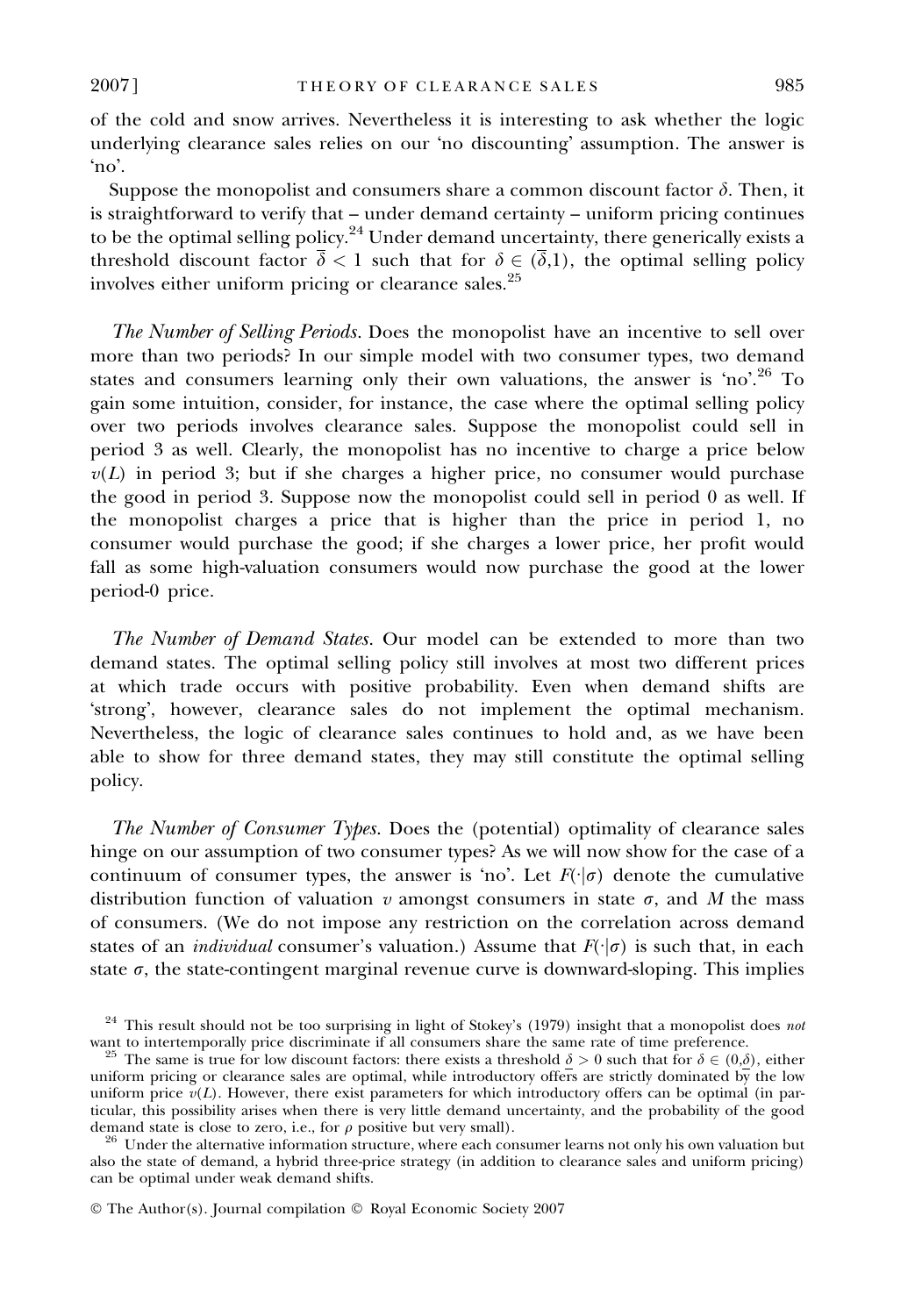(Wilson, 1988) that the optimal state-contingent selling policy is a uniform price  $p(\sigma)$ given by

$$
p(\sigma) = \arg\max_{p} pM[1 - F(p|\sigma)].
$$

To keep this discussion short, we make some (rather strong) simplifying assumptions. First, we assume that  $p(G) > \bar{v}(B) \equiv \sup \{v | F(v|B) < 1\}$ . This implies that if a consumer learns that his valuation is  $v \ge p(G) > \bar{v}(B)$ , he will know for sure that the demand state is  $\sigma = G$ . Second, we assume that the optimal state-contingent output is higher in the good demand state than in the bad demand state, i.e.,  $F[p(G) | G] < F[p(B) | B].$ 

Consider now the clearance sales policy with  $p_1 = p(G)$ ,  $p_2 = p(B)$ , and  $k_1 = k$  $M\{1 - F[\phi(G)|G]\} - \varepsilon$ , where  $\varepsilon > 0$  is small. (We are interested in the limit as  $\varepsilon \to 0$ .) In the good demand state, each consumer with valuation  $v \ge p(G)$  knows for sure that the demand state is  $\sigma = G$ , and will purchase the good in the first period at price  $p(G)$ , as he would be rationed with probability one if he were to delay his purchasing decision. (In the limit as e becomes small, the probability of rationing in the first period goes to zero.) In the bad demand state, each consumer with valuation  $v \geq p(B)$  will purchase the good in the second period at price  $p(B)$ . Hence, the clearance sales policy allows the monopolist to obtain the same profit as with the optimal state-contingent prices.

In contrast, since  $p(G) \neq p(B)$ , a uniform pricing policy does obviously worse. Further, it is straightforward to show that an introductory offer policy is not optimal. Intuitively, the (low) first-period price  $p_1$  will be less than  $p(G)$ , which implies that some consumers with valuations less than  $p(G)$  will receive the good in the good demand state, whereas under the optimal state-contingent selling policy only consumers with valuations of at least  $p(G)$  receive the good when  $\sigma = G$ .

### 5. Conclusion

Motivated by the prevalence of clearance sales for season goods, theatre and concert tickets, and holiday packages, we have developed a simple model of monopoly pricing and capacity choice under demand uncertainty. While much of the existing literature has established that uniform pricing is optimal in a large class of economic environments, we have shown that the optimal selling policy may instead involve clearance sales if the monopolist faces (aggregate) demand uncertainty and can commit to selling a limited quantity before learning the state of demand.

In our model, uniform pricing is optimal when demand is certain. Under demand uncertainty, however, clearance sales are the optimal selling policy if and only if the optimal state-contingent price is high in the good state and low in the bad state. Otherwise, uniform pricing is optimal. Interestingly, whenever introductory offers perform better than uniform pricing, they are dominated by clearance sales.

While a profit comparison of the different selling policies seems to be rather complex, we have shown (using a mechanism design approach) that it can be reduced to a comparison of the induced probabilities of serving the two consumer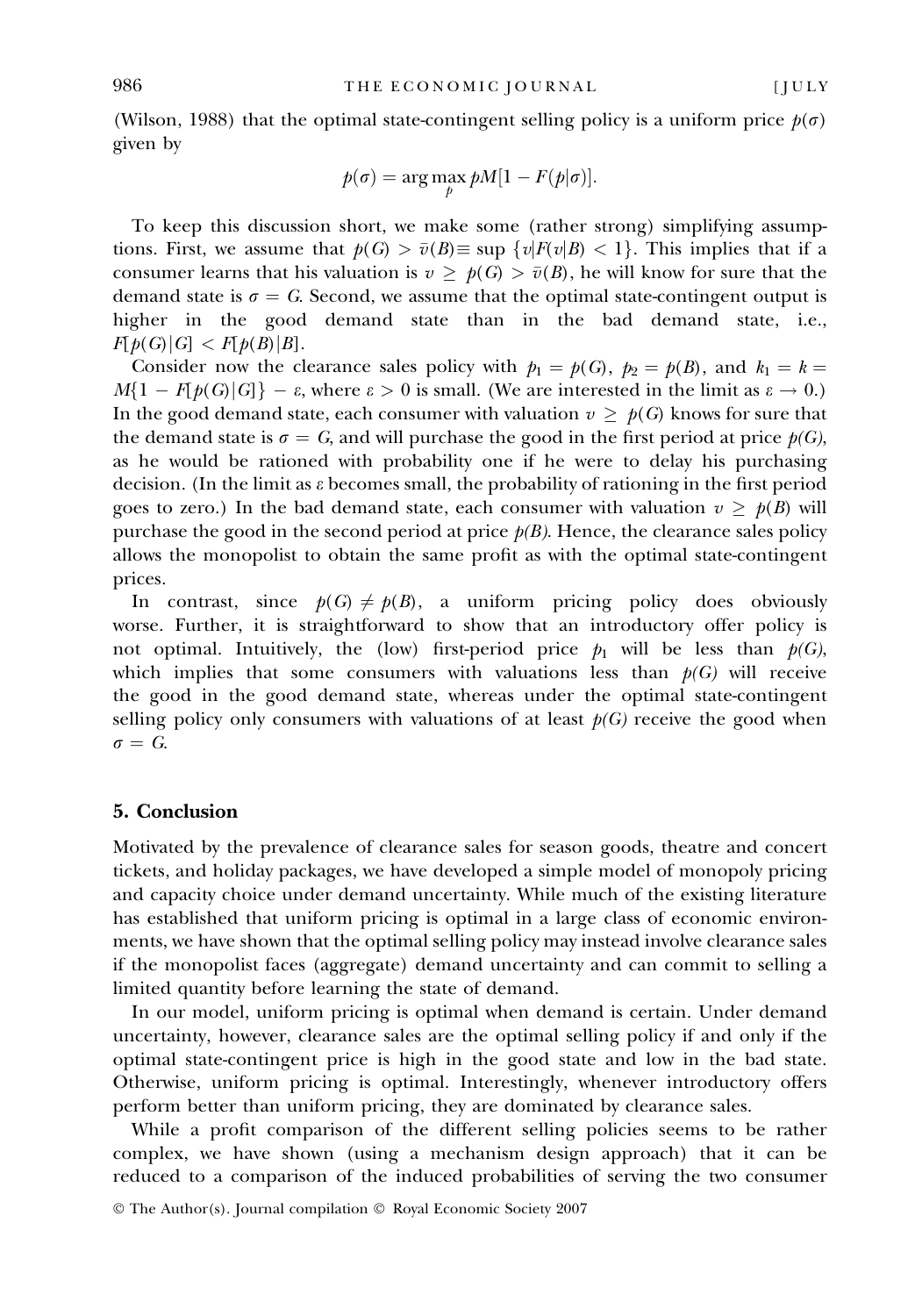types in the two demand states. Suppose the optimal state-contingent price is high in the good demand state and low in the bad state. In this case, the monopolist would optimally like to serve high-valuation consumers with probability one, but lowvaluation consumers only in the bad demand state. A high uniform price thus leads to too little trade because, in the bad demand state, low valuation consumers are never served. A low uniform price leads to too much trade because, in the good demand state, low valuation consumers are always served. The best introductory offer policy may dominate both uniform prices as the induced probability of serving low types is less than one (but positive) in the good demand state and one in the bad demand state. However, clearance sales perform even better since they induce a smaller probability of serving low types in the good demand state. In fact, if demand shifts are 'strong' this probability is zero, and so clearance sales implement the optimal state-contingent prices.

# Appendix

*Proof of Lemma* 1. As pointed out in the main text, any optimal clearance sales policy must be such that all high types are just willing to demand the good at the high price. Hence, any optimal clearance sales policy is of the form  $(\hat{p}_1(k), v(L), k)$ , where  $\hat{p}_1(k)$  is chosen so as to make high type consumers just indifferent between purchasing at  $\hat{p}_1(k)$  and delaying the purchase.

Step 1. Suppose  $k \in [m(H|B),m(H|G)]$ . In this case, rationing occurs even at the high firstperiod price (when demand is in the good state). If  $k \leq \min[m(H|G),m(H|B) + m(L|B)]$ , a high type consumer is indifferent between purchasing at  $p_1(k)$  and postponing his purchase if

$$
\[Q(G|H)\frac{k}{m(H|G)}+1-Q(G|H)\]\left[1-\hat{p}_1(k)\right] = [1-Q(G|H)]\left[\frac{k-m(H|B)}{m(L|B)}\right][1-v(L)],
$$

and so

$$
\widehat{p}_1(k)=1-\dfrac{[1-Q(G|H)]\bigg[\dfrac{k-m(H|B)}{m(L|B)}\bigg]}{1-\bigg[\dfrac{m(H|G)-k}{m(H|G)}\bigg]Q(G|H)}[1-v(L)].
$$

The monopolist's expected profit is then

$$
\pi^{CS}(k) = \rho \widehat{p}_1(k)k + (1 - \rho)\{\widehat{p}_1(k)m(H|B) + v(L)[k - m(H|B)]\},\
$$

which is non-linear in k.

Similarly, if  $k \in \{\min[m(H|G),m(H|B) + m(L|B)], m(H|G)\}\$ , the first-period price is equal to

$$
\widehat{p}_1(k) = 1 - \frac{[1 - Q(G|H)]}{1 - \left[\frac{m(H|G) - k}{m(H|G)}\right]Q(G|H)}[1 - v(L)],
$$

and the expected profit is given by

$$
\pi^{CS}(k) = \rho \widehat{p}_1(k)k + (1 - \rho)[\widehat{p}_1(k)m(H|B) + v(L)m(L|B)],
$$

which again is non-linear in  $k$ .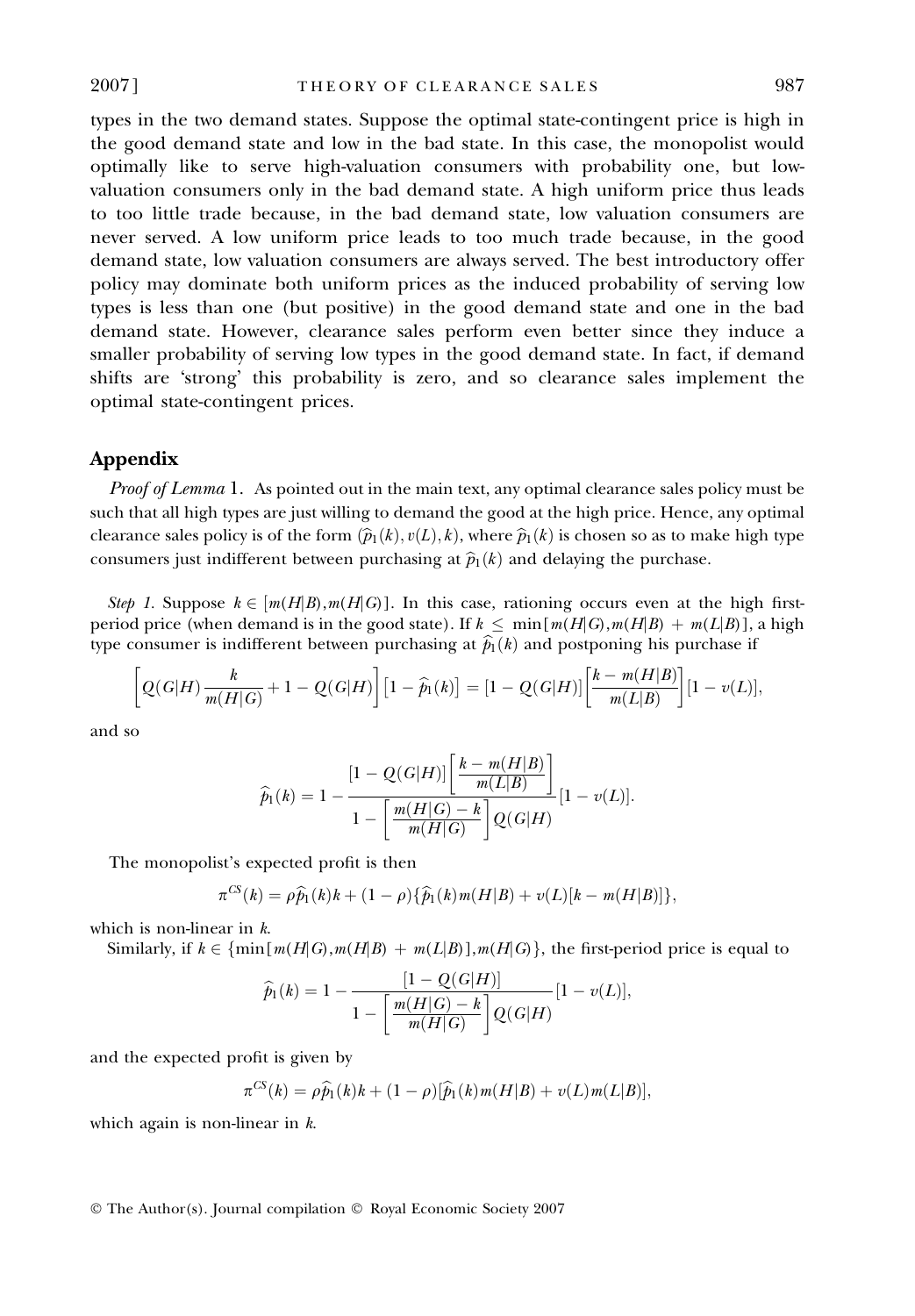Let

$$
\overline{p}_1(k)\equiv 1-[1-Q(G|H)]\max\biggl[\frac{k-m(H|B)}{m(L|B)},1\biggr][1-v(L)],
$$

and note that  $\overline{p}_1(k) > p_1(k)$  for all  $k < m(H|G)$ , and  $\overline{p}_1[m(H|G)] = p_1[m(H|G)]$ . Next, let

$$
\overline{\pi}^{CS}(k) \equiv \rho \overline{\phi}_1(k) m(H|G) + (1 - \rho) \big\{ \overline{\phi}_1(k) m(H|B) + v(L) \min[k - m(H|B)], m(L|B) \big\},\
$$

and note that  $\overline{\pi}^{CS}(k) > \pi^{CS}(k)$  for all  $k < m(H|G)$ , and  $\overline{\pi}^{CS}[m(H|G)] = \pi^{CS}[m(H|G)]$ . Moreover, observe that  $\overline{\pi}^{CS}(k)$  is linear in k for  $k \leq \min[m(H|G),m(H|B)] + m(L|B)]$ , and independent of k on  $[m(H|B) + m(L|B), m(H|G)].$ 

We now claim that  $\pi^{CS}[m(H|B)]$  is equal to  $\pi^{U}(1)$ , the profit from the uniform price  $p = 1$ . To see this, note that  $\overline{p}_1[m(H|B)] = 1$ , and

$$
\overline{\pi}^{CS}[m(H|B)] = \rho m(H|G) + (1-\rho)m(H|B) = \pi^{U}(1).
$$

Since  $\overline{\pi}^{CS}(k)$  is linear for  $k \leq \min[m(H|G),m(H|B) + m(L|B)]$ , it follows that an optimal clearance sales policy must have  $k\,\geq\, \min\{m(H|G),m(H|B)\,+\,m(L|B)\}.$  Moreover, since  $\overline{\pi}^{CS}(k)$  is constant on  $[m(H|B) + m(L|B), m(H|G)]$ , strictly larger than  $\pi^{CS}(k)$  for all  $k < m(H|G)$ , and  $\overline{\pi}^{CS}[m(H|G)] = \pi^{CS}[m(H|G)]$ , an optimal clearance sales policy must have  $k \ge m(H|G)$ . Hence, there cannot be rationing at the high price.

Step 2. Suppose  $k \in [m(H|G), m(H|G) + m(L|G)]$ . In this case, rationing can only occur at the low price. The indifference condition for high type consumers can now be written as

$$
1 - \widehat{p}_1(k) = \left\{ Q(G|H)\left[\frac{k-m(H|G)}{m(L|G)}\right] + \left[1-Q(G|H)\right] \min\left[1, \frac{k-m(H|B)}{m(L|B)}\right] \right\} \left[1-v(L)\right].
$$

The expected profit is then

$$
\pi^{CS}(k) = \rho \{\hat{p}_1(k) m(H|G) + v(L)[k - m(H|G)]\} + (1 - \rho) \{\hat{p}_1(k) m(H|B) + v(L) \min[m(L|B), k - m(H|B)]\},\
$$

which is linear in k on  $[m(H|G),m(H|B) + m(L|B)]$ , provided this interval is non-empty (i.e., when horizontal demand shifts are weak), and on  $\left[\max\{m(H|G), m(H|B) + m(L|B)\}, m(H|G) + m(L|G)\right]$ .

Hence, under strong horizontal demand shifts (where  $m(H|G) \ge m(H|B) + m(L|B)$ ), the unique candidate for an interior optimum is at capacity  $k = m(H|G)$ . Under weak horizontal demand shifts (where  $m(H|G) < m(H|B) + m(L|B)$ ), there are two candidates:  $k = m(H|G)$  and  $k = m(H|B) + m(L|B)$ .

Proof of Lemma 3. First, consider the clearance sales policy  $\{\hat{p}_1[m(H|B) + m(L|B)]\}$  $v(L), m(H|B) + m(L|B)$ , where the first-period price is given by

$$
\widehat{p}_1[m(H|B) + m(L|B)] = v(L) + [1 - v(L)]Q(G|H)\bigg[\frac{m(H|G) + m(L|G) - m(H|B) - m(L|B)}{m(L|G)}\bigg].
$$

If the monopolist employs this clearance sales policy, then all high types will purchase the good in the first period, and all low types try to purchase in the second period. The induced probabilities of serving consumers are given by

$$
R(H|\sigma) = 1 \text{ for } \sigma = G, B; R(L|G) = \frac{m(H|B) + m(L|B) - m(H|G)}{m(L|G)}; \text{ and } R(L|B) = 1.
$$
 (11)

The expected profits can be obtained by inserting the probabilities (11) into (3).

Observe that the clearance sales policy  $CS[m(H|B) + m(L|B)]$  differs from the introductory offer policy  $IO[m(H|B) + m(L|B)]$  only in the induced probability of serving low type consumers in the good demand state,  $R(L|G)$ . Comparing (11) and (7), it is easily checked that this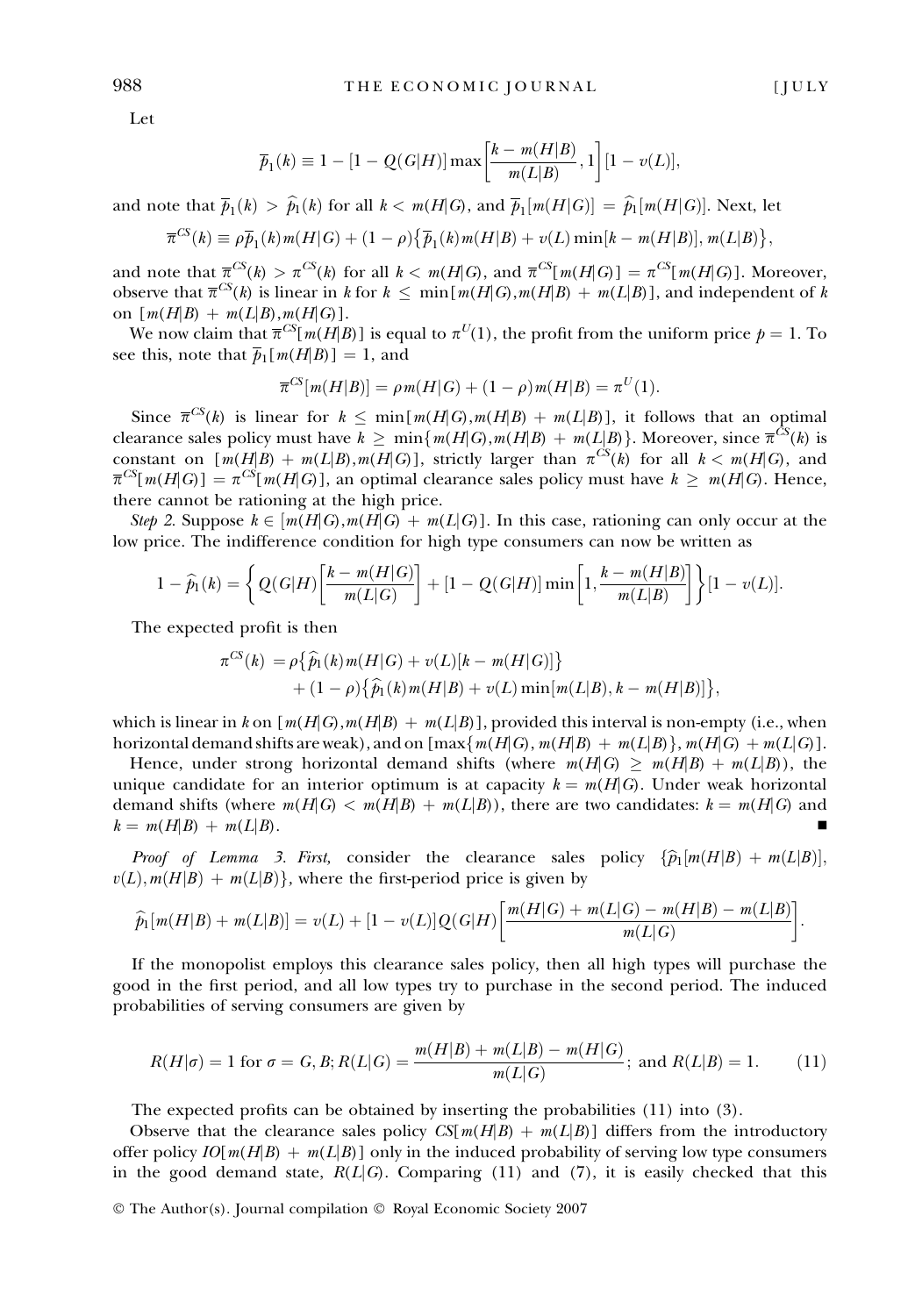probability is lower under the clearance sales policy. Hence, the clearance sales policy dominates the introductory offer policy if and only if  $R(L|G) = 0$  in the optimal mechanism, i.e., if and only if (1) is satisfied. However, recall that condition (1) is necessary for introductory offers to dominate the low uniform price. It follows that introductory offers are never optimal: they are either dominated by the clearance sales policy  $CS[m(H|B) + m(L|B)]$  or the low uniform price. By the same argument, the clearance sales policy dominates the low uniform pricing policy if and only if condition (1) holds.

Second, let us consider the clearance sales policy  $CS[m(H|G)]$ , where the first-period price is given by

$$
\widehat{p}_1[m(H|G)]=1-\frac{[1-v(L)](1-\rho)m(H|B)}{\rho m(H|G)+(1-\rho)m(H|B)}\left[\frac{m(H|G)-m(H|B)}{m(L|B)}\right].
$$

Under weak demand shifts, the induced probabilities of serving consumers are given by

$$
R(H|\sigma) = 1 \text{ for } \sigma = G, B; R(L|G) = 0; \text{ and } R(L|B) = \frac{m(H|G) - m(H|B)}{m(L|B)}.
$$
 (12)

The expected profits can be obtained by inserting the probabilities (12) into (3).

Observe that the induced probabilities differ from those of the high uniform price  $p = 1$  only in the higher value of  $R(L|B)$ . Hence, the clearance sales policy  $CS[m(H|G)]$  dominates the high uniform price if and only if  $R(L|B) = 1$  in the optimal mechanism, i.e., if and only if (2) is satisfied.

We now claim that the optimal selling policy is a clearance sales policy if and only if conditions (1) and (2) hold. The 'if part' of this claim follows directly from above: the low uniform price is dominated by CS[ $m(H|B) + m(L|B)$ ] if (1) is satisfied, while the high uniform price is dominated by  $C S [m(H|G)]$  if (2) holds. What about the 'only if part'? Clearly, if neither condition (1) nor (2) hold, both clearance sales policies are dominated by a uniform pricing policy. On the other hand, if (1) holds, but (2) does not, then the high uniform price is the only selling policy that implements the optimal mechanism. If the reverse holds, then the low uniform price is the only selling policy that implements the optimum.

University of Pennsylvania and University of Oxford International University in Germany and University of Mannheim

Submitted: 1 July 2004 Accepted: 1 March 2006

### References

Beckmann, M. (1965). 'Edgeworth-Bertrand duopoly revisited', in (R. Henn, ed.), *Operations Research Verfahren* III, pp. 55–68, Meisenheim: Verlag Anton Hain.

Board, S. (2005). 'Durable-goods monopoly with varying demand', mimeo, University of Toronto.

Bulow, J. I. (1982) 'Durable goods monopolists', Journal of Political Economy, vol. 90(2) (April), pp. 314–32.

Chiang, C. and Spatt, S. (1982). 'Imperfect price discrimination and welfare', Review of Economic Studies, vol. 49(2) (April), pp. 155–81.

Conlisk, J., Gerstner, E. and Sobel, J. (1984). 'Cyclic pricing by a durable goods monopolist', Quarterly Journal of Economics, vol. 99(3) (August), pp. 489–505.

Courty, P. (2003). 'Ticket pricing under demand uncertainty', Journal of Law and Economics, vol. 96(2) (October), pp. 627–52.

Courty, P. and Li, H. (1999). 'Timing of seasonal sales', Journal of Business, vol. 72(4) (October), pp. 545-72.

Dana, J. (1998). 'Advance-purchase discounts and price discrimination in competitive markets', Journal of Political Economy, vol.  $106(2)$  (April), pp. 395–422.

Dana, J. (1999a). 'Using yield management to shift demand when the peak time is unknown', Rand Journal of Economics, vol.  $30(\overline{3})$  (Autumn), pp. 456–74.